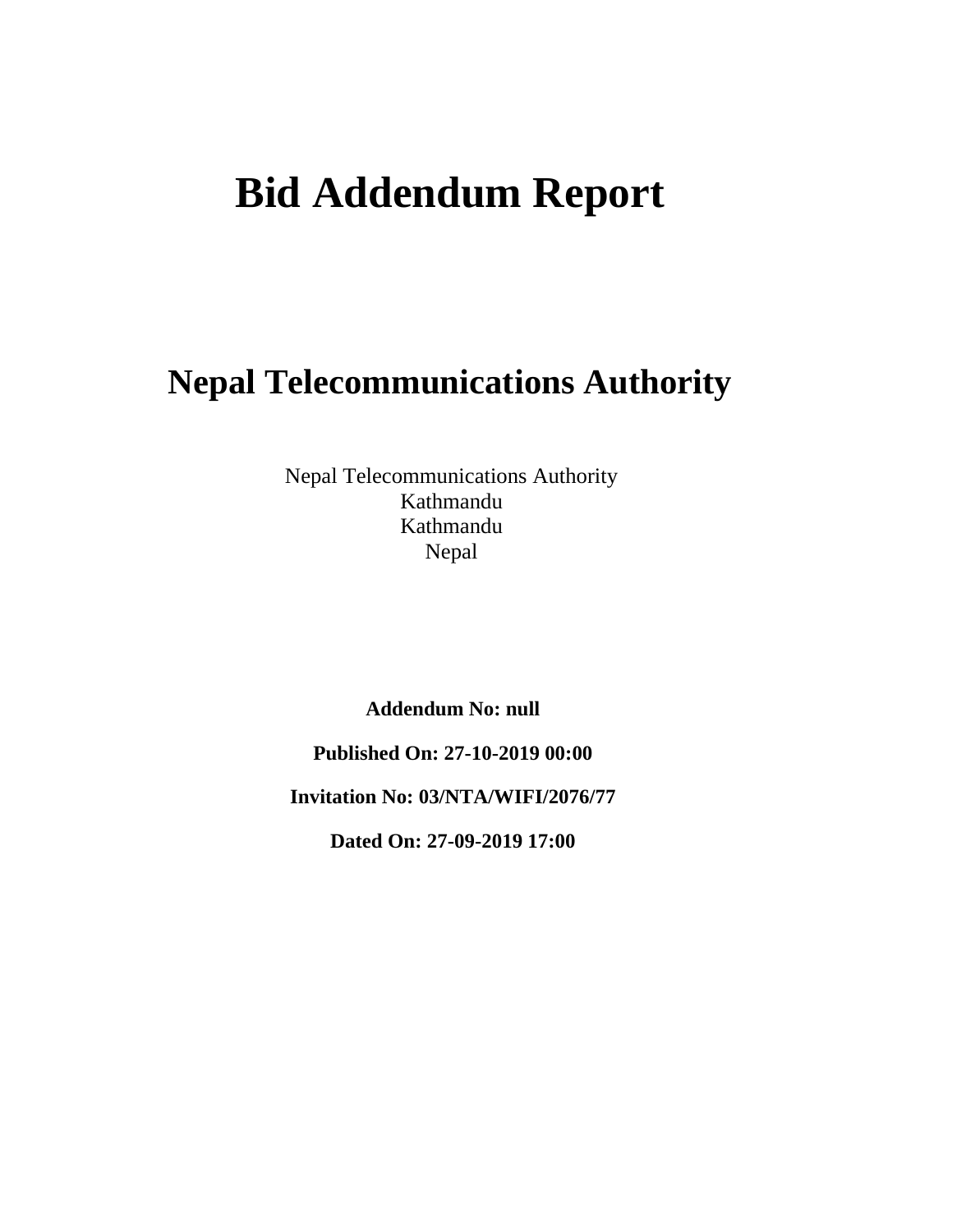## **Following changes are made in the bid document**

## **Chapter: General Information**

| <b>Sl. No.</b> | <b>Relavant Clause</b><br>No / Name     | <b>Existing Clause</b>       | <b>Modified Clause</b> |
|----------------|-----------------------------------------|------------------------------|------------------------|
| 1              | Clarification<br><b>Submission Date</b> | Not Provided in Bid Document | 2019-10-27 00:00:00    |
| 2              | <b>Bid Submission</b><br>DeadLine       | 2019-11-05 15:00:00          | 2019-11-12 15:00:00    |
| $\overline{3}$ | <b>Bid Opening Date</b>                 | 2019-11-05 16:00:00          | 2019-11-12 15:30:00    |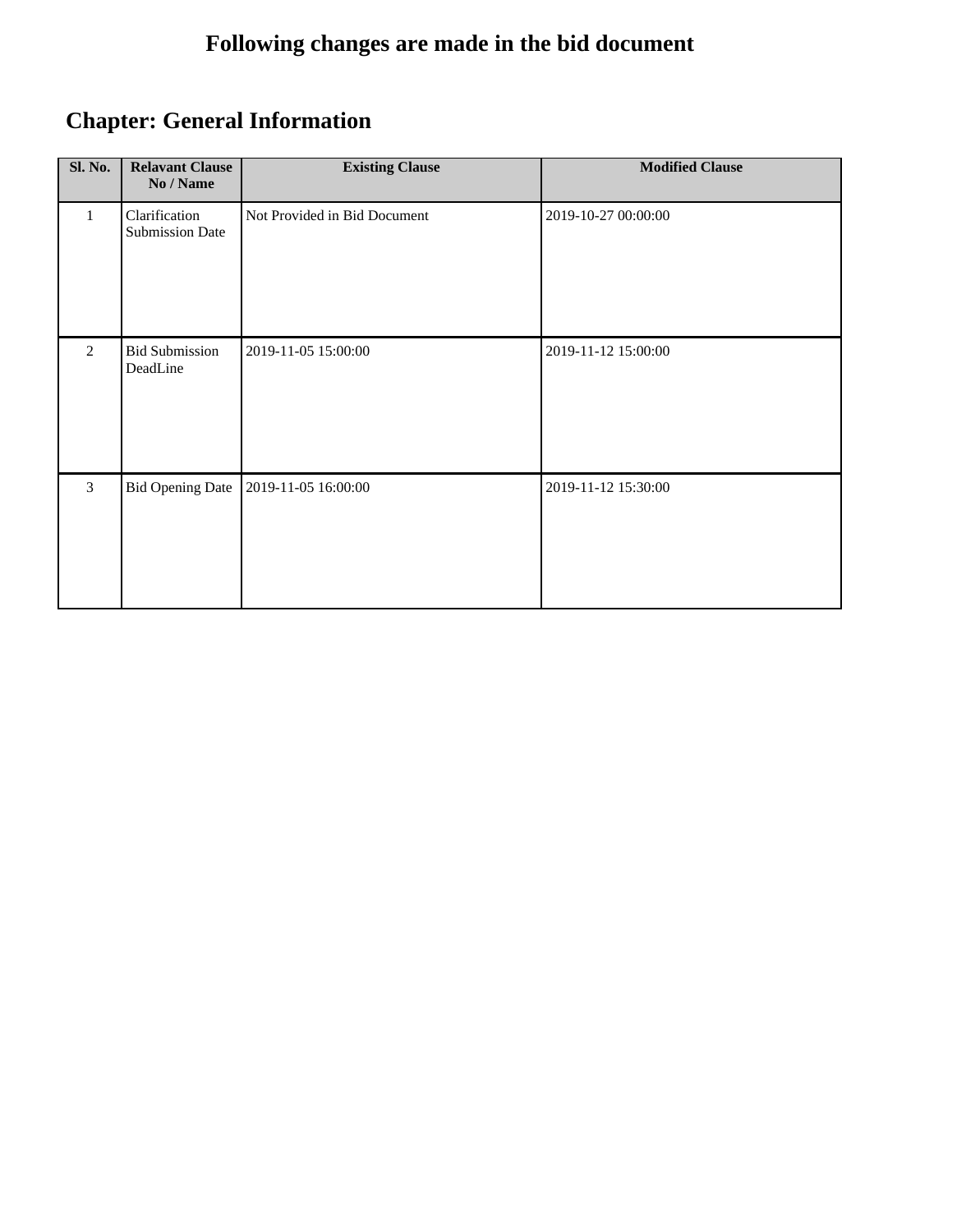#### **NEPAL TELECOMMUNICATIONS AUTHORITY (NTA)**

Kamaladi, Kathmandu, Nepal

## **ADDENDUM No. 1**

## **Implementation of Wi-Fi Religious and Tourism Places of Nepal (Contract No. IFA No.03/NTA/WIFI/2076/77)**

## **(Date of issue of Addendum No 1: 27 th October, 2019)**

Pursuant to Clause No. 10 of ITA of RFA document, all prospective applicants are hereby informed that following are the amendment made in the RFA Documents for above said contract:

| Reference                                                | Original Provision                                            | <b>Amended Version</b>                                             |
|----------------------------------------------------------|---------------------------------------------------------------|--------------------------------------------------------------------|
| ITA 22.1 of data sheet                                   | The deadline for Application submission is:                   | The deadline for Application submission is:                        |
|                                                          | Date: 5th November, 2019                                      | Date: 12th November, 2019                                          |
|                                                          | Time:15:00 Hr                                                 | Time:15:00 Hr                                                      |
| ITA 24.b of data sheet                                   | The deadline for withdrawal, or modification of Applications: | The deadline for withdrawal, or modification of Applications:      |
|                                                          | Date: 5 th November, 2019                                     | Date: 12th November, 2019                                          |
|                                                          | Time:15:00 Hr                                                 | Time:15:00 Hr                                                      |
|                                                          | Place: Nepal Telecommunications Authority Kamaladi,           |                                                                    |
|                                                          | Kathmandu, Nepal                                              |                                                                    |
| ITA 25.1 of data                                         | The Application opening shall take place at:                  | The Application opening shall take place at:                       |
|                                                          | Date:5 th November, 2019                                      | Date:5 th November, 2019                                           |
|                                                          | Time:16:00 Hr Place:                                          | Time:15:30 Hr Place:                                               |
|                                                          | Nepal Telecommunications Authority Kamaladi, Kathmandu,       | Nepal Telecommunications Authority Kamaladi, Kathmandu, Nepal      |
|                                                          | <b>Nepal</b>                                                  |                                                                    |
| Clause 3 Network Roll- Out                               | a) 50% of work : Within 4 months from the date of signing of  | a) 50% of work: Within 5 months from the date of signing of the    |
| Requirements of Section IV:<br><b>Terms of Reference</b> | the contract                                                  | contract                                                           |
|                                                          | b) Remaining 50% of work: within 6 months from the date of    | b) Remaining 50% of work: within 8 months from the date of signing |
|                                                          | signing of the contract                                       | of the contract                                                    |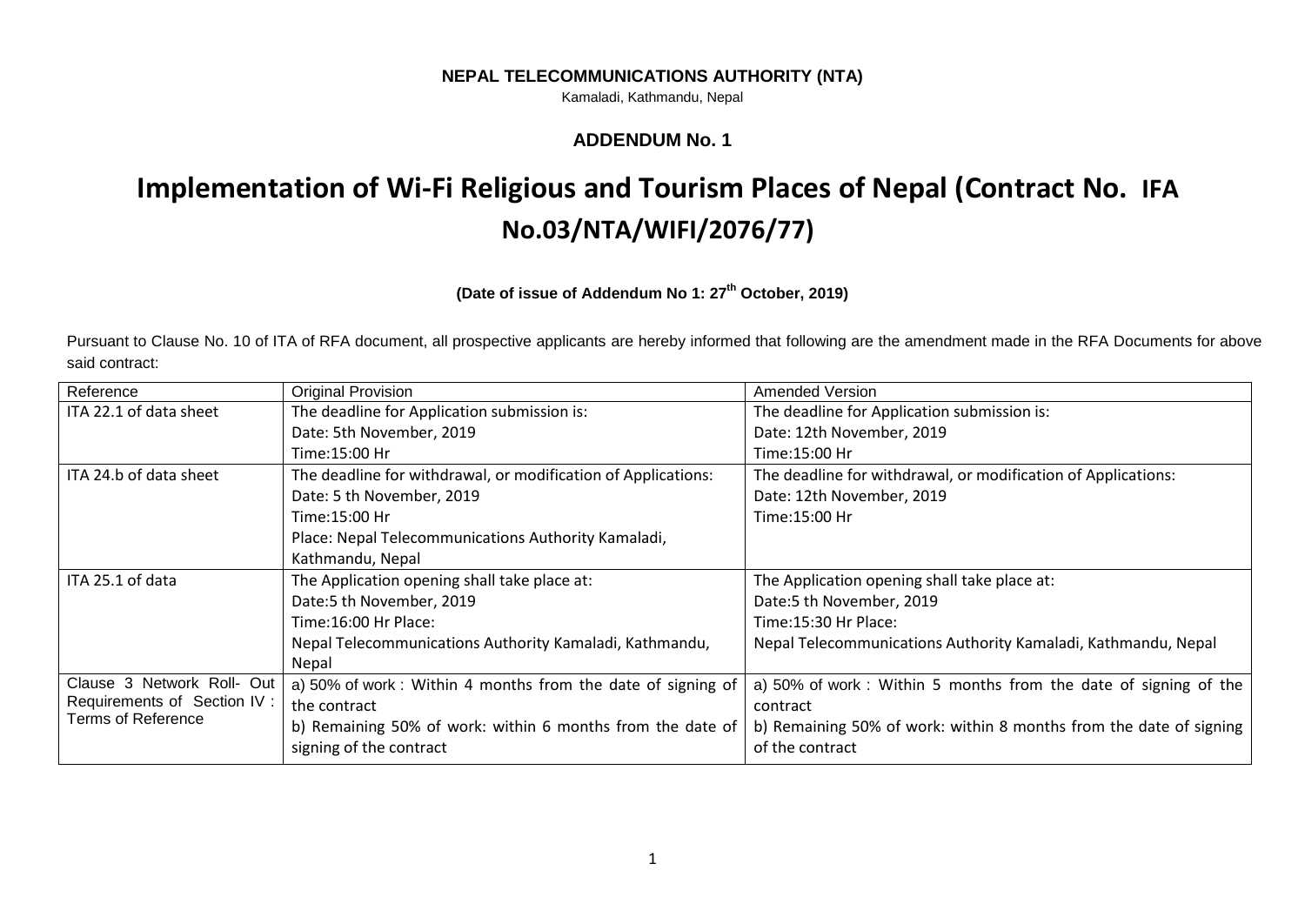#### **NEPAL TELECOMMUNICATIONS AUTHORITY (NTA)**

Kamaladi, Kathmandu, Nepal

## **Clarrification No. 1**

## **Implementation of Wi-Fi Religious and Tourism Places of Nepal (Contract No. IFA No.03/NTA/WIFI/2076/77)**

## **(Date of issue of Clarrification No 1: 27th October, 2019)**

Pursuant to Clause No. 9 of ITA of RFA document, all prospective applicants are hereby informed that following are the amendment made in the RFA Documents for above said contract:

| Query                               | Clarification                                                                                                                                                                                                                                                                                                                                                                                                                                                                                                                                                                                                                                                                                             |  |  |
|-------------------------------------|-----------------------------------------------------------------------------------------------------------------------------------------------------------------------------------------------------------------------------------------------------------------------------------------------------------------------------------------------------------------------------------------------------------------------------------------------------------------------------------------------------------------------------------------------------------------------------------------------------------------------------------------------------------------------------------------------------------|--|--|
| Scope of Work for the Provided      | Tentative Quantity of each package is as APPLICANT'S FINANCIAL APPLICATION FORM of Section 3 of RFA. If quantity                                                                                                                                                                                                                                                                                                                                                                                                                                                                                                                                                                                          |  |  |
| Quantity of optical Fiber for each  | varies then final contract price will be commutated on basis of unit price.                                                                                                                                                                                                                                                                                                                                                                                                                                                                                                                                                                                                                               |  |  |
| package                             |                                                                                                                                                                                                                                                                                                                                                                                                                                                                                                                                                                                                                                                                                                           |  |  |
| Do not make any restrictions as how | Network and sites connection should be by Fiber. Difficult to maintain Microwave Network.                                                                                                                                                                                                                                                                                                                                                                                                                                                                                                                                                                                                                 |  |  |
| the sites are connected (by         |                                                                                                                                                                                                                                                                                                                                                                                                                                                                                                                                                                                                                                                                                                           |  |  |
| Microwave or Fiber)                 |                                                                                                                                                                                                                                                                                                                                                                                                                                                                                                                                                                                                                                                                                                           |  |  |
| <b>Bid Submission Process</b>       | Bidders submit their bids electronically, the electronic bidding submission procedures shall be: Bidders submitting Bids                                                                                                                                                                                                                                                                                                                                                                                                                                                                                                                                                                                  |  |  |
|                                     | electronically shall follow the electronic bid submission procedure specified in this clause.                                                                                                                                                                                                                                                                                                                                                                                                                                                                                                                                                                                                             |  |  |
|                                     | The bidder is required to register in the e-GP system https://www.bolpatra.gov.np/egp following<br>the procedure specified in e-GP guideline.<br>Interested bidders may either purchase the bidding document from the Purchaser's office as<br>ii.<br>specified in the Invitation for Bid (IFB) or bidders may download the IFB and bidding document from<br>e-GP system.<br>The registered bidders need to maintain their profile data required during preparation of bids.<br>iii.<br>In order to submit their bids the cost of the bidding document can be deposited as specified in IFB.<br>iv.<br>In addition, electronic scanned copy (.pdf format) of the bank deposit voucher/cash receipt should |  |  |
|                                     | also be submitted along with the technical bid.                                                                                                                                                                                                                                                                                                                                                                                                                                                                                                                                                                                                                                                           |  |  |
|                                     | The bidder can prepare their bids using data and documents maintained in bidder's profile and<br>v.<br>forms/format provided in bidding document by Purchaser. The bidder may submit bids as a single<br>entity or as a joint venture. The bidder submitting bid in joint venture shall have to upload joint<br>venture agreement along with partner(s) Bolpatra ID provided during bidder's registration.                                                                                                                                                                                                                                                                                                |  |  |
|                                     | In case of bid submission in JV, the consent of the partners shall be obtained through the<br>Vİ.                                                                                                                                                                                                                                                                                                                                                                                                                                                                                                                                                                                                         |  |  |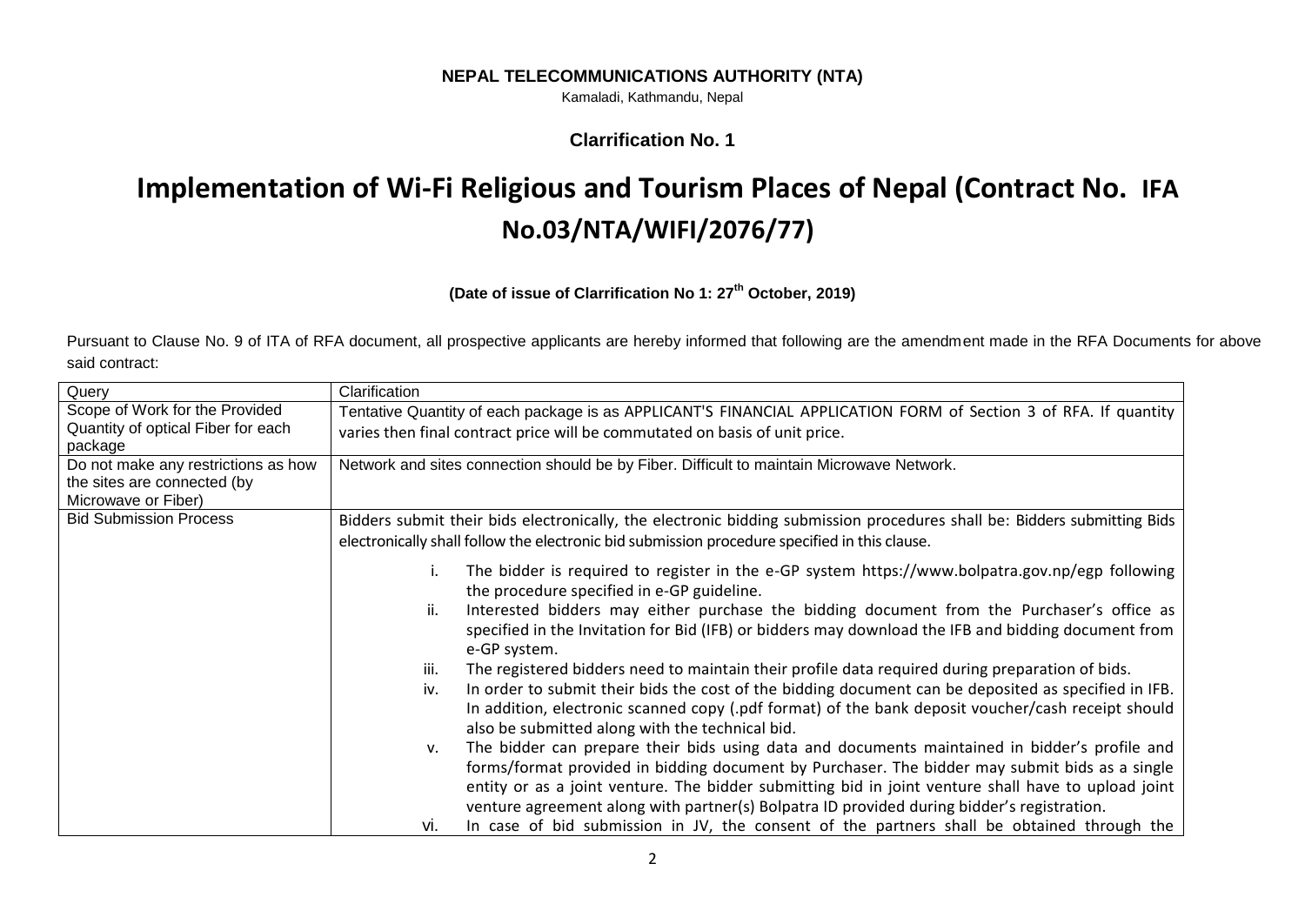|                  | their confirmation.                                                                              |                                   |                     | confirmation link sent to the registered email address and the partners shall have to acknowledge |
|------------------|--------------------------------------------------------------------------------------------------|-----------------------------------|---------------------|---------------------------------------------------------------------------------------------------|
|                  | The required forms and documents shall be part of bids.                                          |                                   |                     |                                                                                                   |
| No.              | <b>Document</b>                                                                                  | Requirement                       | <b>Remarks</b>      |                                                                                                   |
| 1.               | Letter of Bid                                                                                    | Mandatory                         | PDF                 |                                                                                                   |
| 2.               | <b>Bid Security</b>                                                                              | Mandatory                         | PDF                 |                                                                                                   |
| $\overline{3}$ . | Company registration                                                                             | Mandatory                         | PDF                 |                                                                                                   |
| 4.               | VAT registration                                                                                 | Mandatory for<br>domestic bidders | PDF                 |                                                                                                   |
| 5.               | <b>Business</b><br>Registration<br>Certificate                                                   | if required,<br>Mandatory         | <b>PDF</b>          |                                                                                                   |
| 6.               | Tax<br>clearances<br>certificate or evidence of<br>tax return submission or<br>extension of time | Mandatory for<br>domestic bidders | PDF                 |                                                                                                   |
| 7.               | Power of Attorney of<br>Bid signatory                                                            | Mandatory                         | PDF                 |                                                                                                   |
| 8.               | Bank Voucher for cost of<br>bid document                                                         | Mandatory                         | <b>PDF</b>          |                                                                                                   |
| 9.               | Completed<br>Price<br>Schedule                                                                   | Mandatory                         | PDF or Web<br>Forms |                                                                                                   |
| 10.              | <b>Qualification Documents</b>                                                                   | Mandatory                         | <b>PDF</b>          |                                                                                                   |
| 11.              | Technical specifications                                                                         | Mandatory                         | PDF or Web          |                                                                                                   |
|                  |                                                                                                  |                                   | Forms               |                                                                                                   |
| 12.              | Delivery and Completion<br>Schedule                                                              | Mandatory                         | PDF or Web<br>Forms |                                                                                                   |
|                  |                                                                                                  |                                   |                     |                                                                                                   |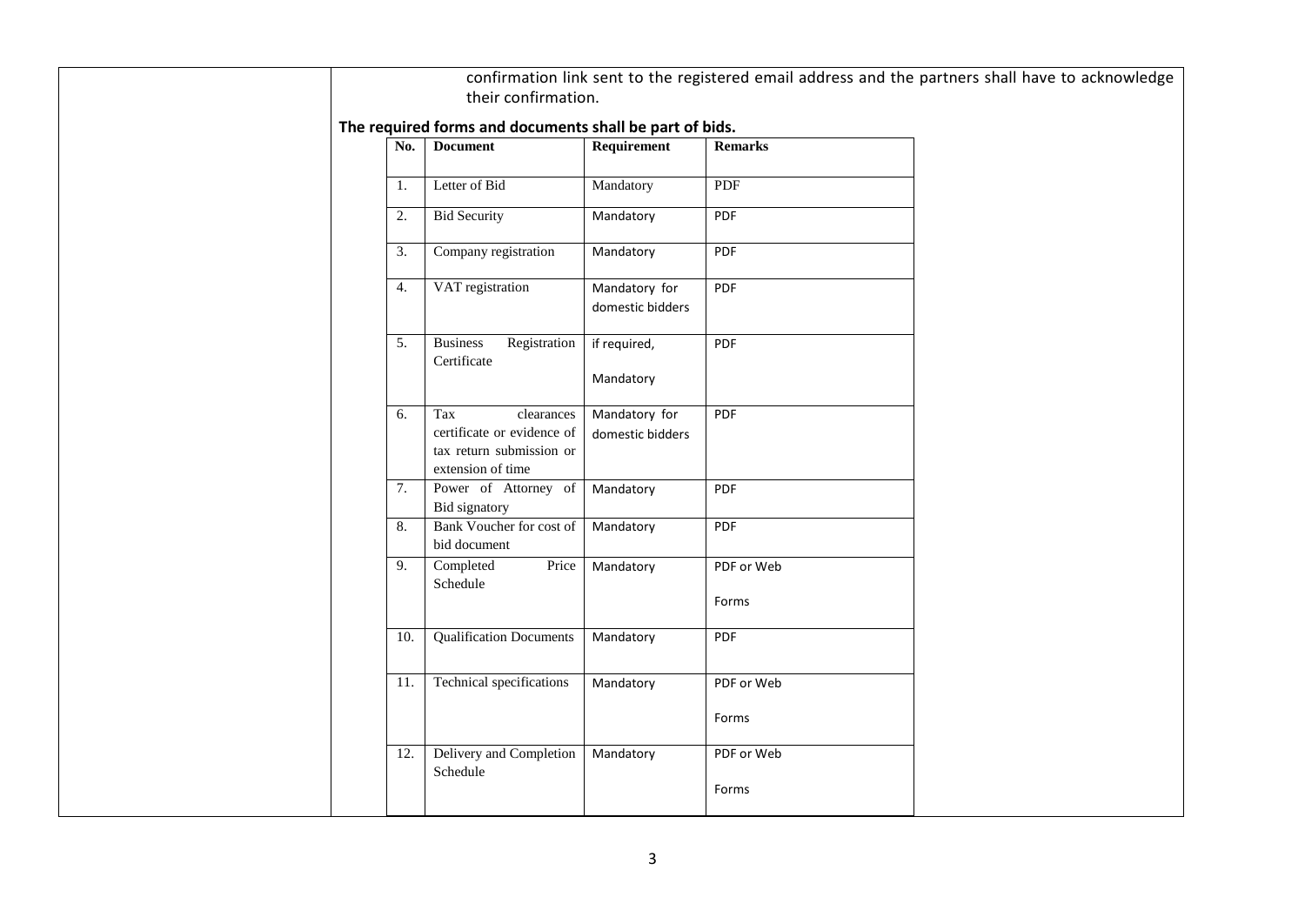| 13.   | <b>Additional Documents</b>                                                                                                                                                                                                                                                                                                    | If applicable | <b>PDF</b> |                                                                                                     |                                                                                                                                                                                                                                                                                                                                                                                                                                                                                                                                                                                                                                                                                                                                                                                                           |
|-------|--------------------------------------------------------------------------------------------------------------------------------------------------------------------------------------------------------------------------------------------------------------------------------------------------------------------------------|---------------|------------|-----------------------------------------------------------------------------------------------------|-----------------------------------------------------------------------------------------------------------------------------------------------------------------------------------------------------------------------------------------------------------------------------------------------------------------------------------------------------------------------------------------------------------------------------------------------------------------------------------------------------------------------------------------------------------------------------------------------------------------------------------------------------------------------------------------------------------------------------------------------------------------------------------------------------------|
| viii. | of the bidder. System will validate the OTP and allow bidder to submit their bid.<br>withdrawn, bidder won't be able to submit another bid response for the same bid.<br>aa) The e-submitted bids must be readable through PDF reader.<br>case the Purchaser shall be held liable for Bidder's inability to use this facility. |               |            | ix. The Bidder / Bid shall meet the following requirements and conditions for e-submission of bids; | vii. For verifying the authentic user, the system will send one time password (OTP) in the registered e-mail address<br>Electronically submitted bids can be modified and/or withdrawn through system. The bidder may modify their<br>bids multiple times online within bid submission date and time specified in e-GP system. Once a Bid is<br>bb) The facility for submission of bid electronically through e-submission is to promote transparency, non-<br>discrimination, equality of access, and open competition in the bidding process. The Bidders are fully<br>responsible to use the e- submission facility properly in e-GP system as per specified procedures and in no<br>When a bidder submits electronic bid through the PPMO e-GP portal, it is assumed that the bidder has prepared the |
|       | conditions of contract.                                                                                                                                                                                                                                                                                                        |               |            |                                                                                                     | bid by studying and examining the complete set of the Bidding documents including specifications, drawings and                                                                                                                                                                                                                                                                                                                                                                                                                                                                                                                                                                                                                                                                                            |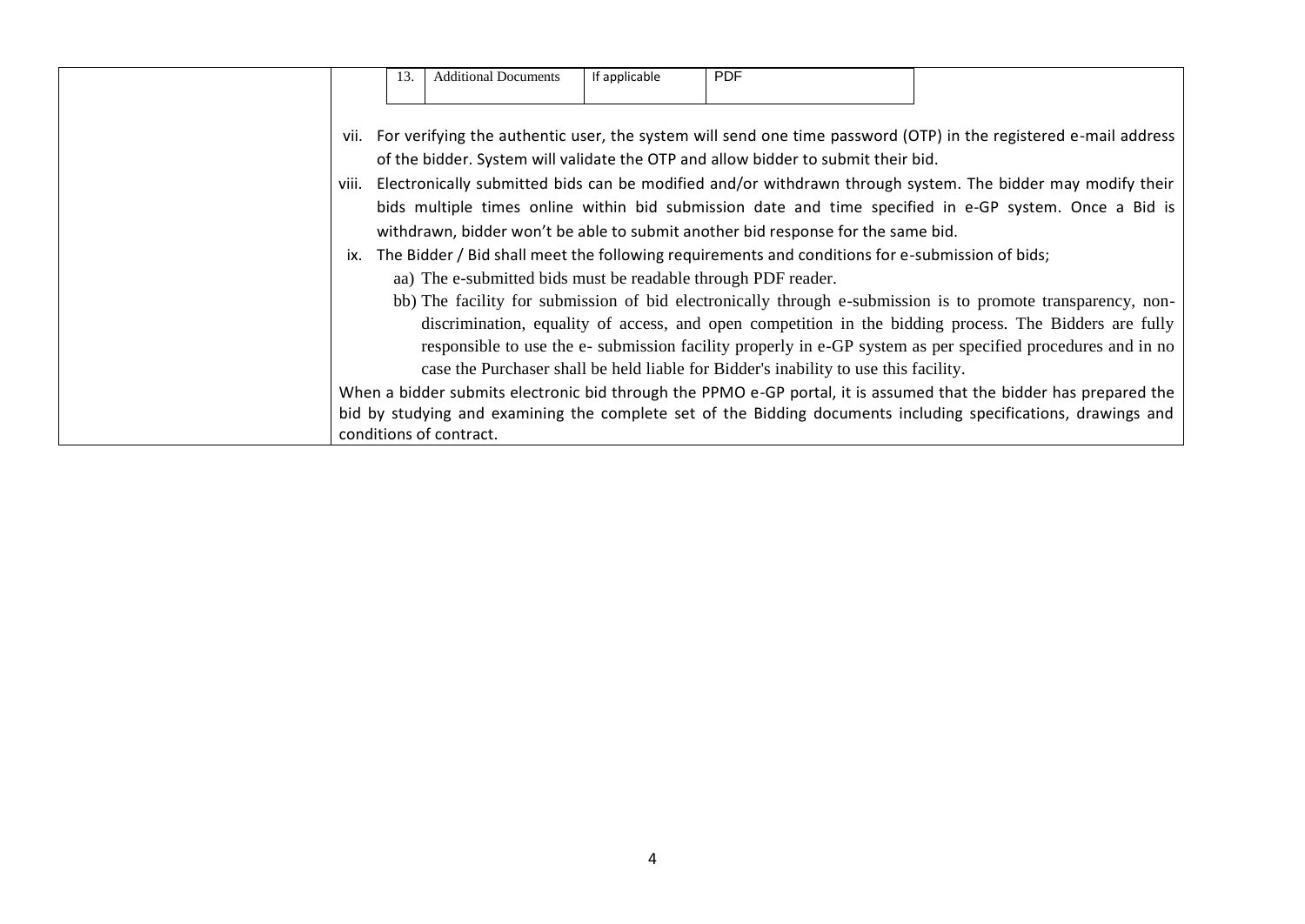## **Technology and Standards**

## **I. Wi-Fi**

Wi-Fi stands for a trademarked phrase which means IEEE 802.11x, and is a short-range wireless transmission technology. Wi-Fi is a technology using wireless means to interconnect personal computers, hand-held devices (such as PDA, smart phone etc.) and other terminals. It is a brand of wireless network communication technology which is held by the WiFi Alliance. The purpose is to improve the interoperability between wireless network products based on the IEEE 802.11 standards. IEEE 802.11 standards have a big family, including about 22 types of standards. In the past ten years, 802.11b, 802.11g, 802.11n, 802.11a and 802.11ac are utilized widely. However now the popular usage is for combination of 802.11g, 802.11n and 802.11ac standards that operate in the 2.4GHz and 5.8 GHz bands, with high speeds.

## **Technical Design**

## **I. Technical Design**

MAXTECH proposes wireless on captive portal technology that provides internet access to subscribers and offers a wide range of telecommunication services and applications.

### **II. System Architecture**

The system is designed to cover a wide area which has been broken down into specific segments, connecting all the clients with a main server that has full control of the system. The overall system architecture is composed by different access points connected to each other. This approach allows creating a scalable net which is able to cover a vast area, connecting the main server with all the clients within range of any of the APs deployed.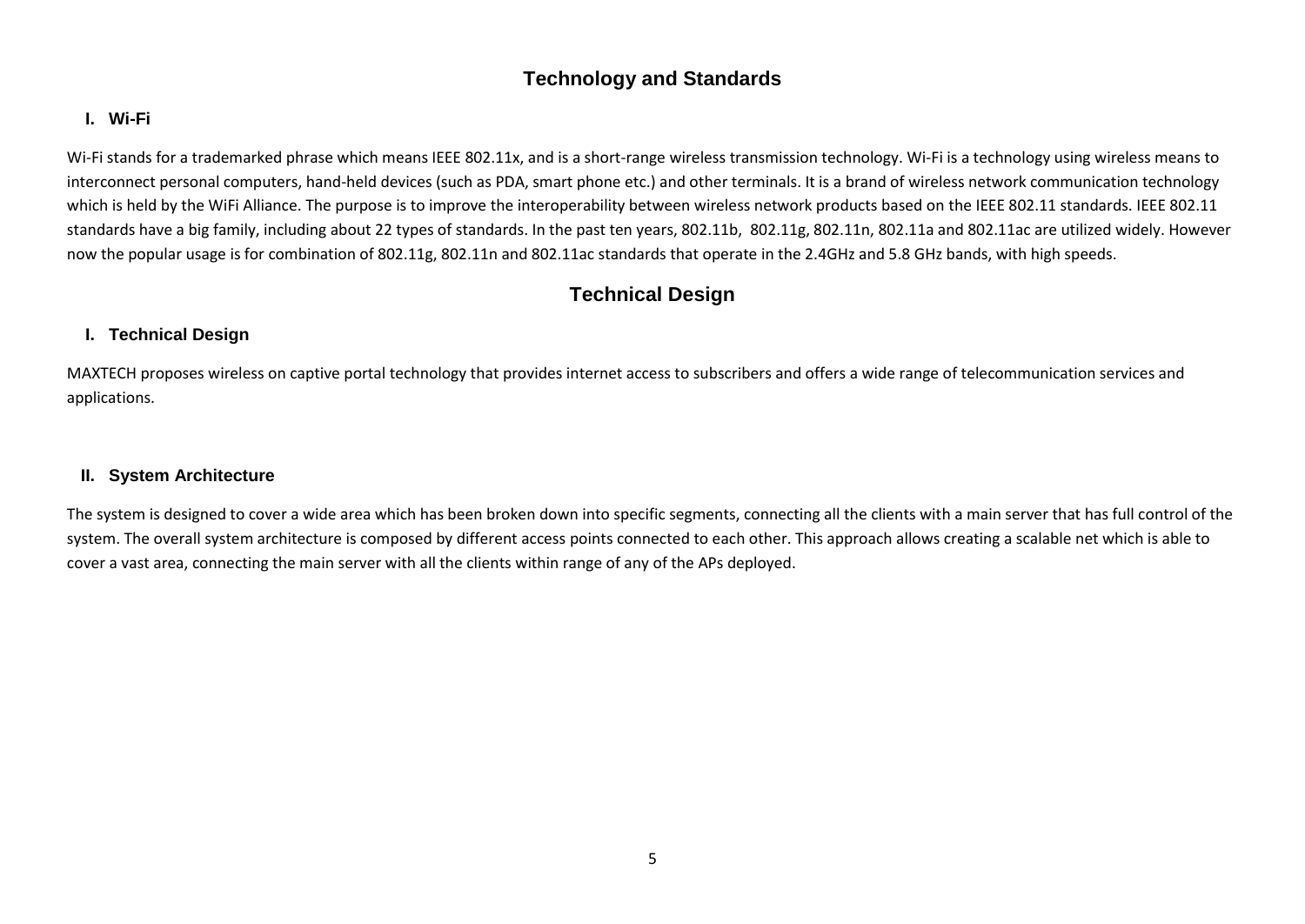

Proposed architecture is conceptually organized into three levels, which are: The management level (main server), The network connection level (Backbone Net), and the user level.

- Management Level: The top level of the system composed by a server that controls user authentication. This level is based on a web server to interact with the subscribers, a database used to store system information and a control unit that converts management decisions into traffic rules. Besides, the server has a highspeed connection to the internet, along with a wireless or an ethernet connection to link it with the backbone net level.
- Backbone Net level: The propose of this level is to work as bridge, connections subscribe to the main server. Group of nodes are distributed in wide area and connected to the main server and to other nodes through either lease services form third parties or own services. Connecting media could be optical fiber or radio link or both.
- User level: At the lowest level, we have the actual subscribers. These can connect directly to the wireless infrastructure using their own Wi-Fi enabled computing devices. Such devices can be quite heterogeneous e.g., cell phones, PDAs, laptops etc. The only restrictions are these devices must include both a Wi-Fi interface and a web browser.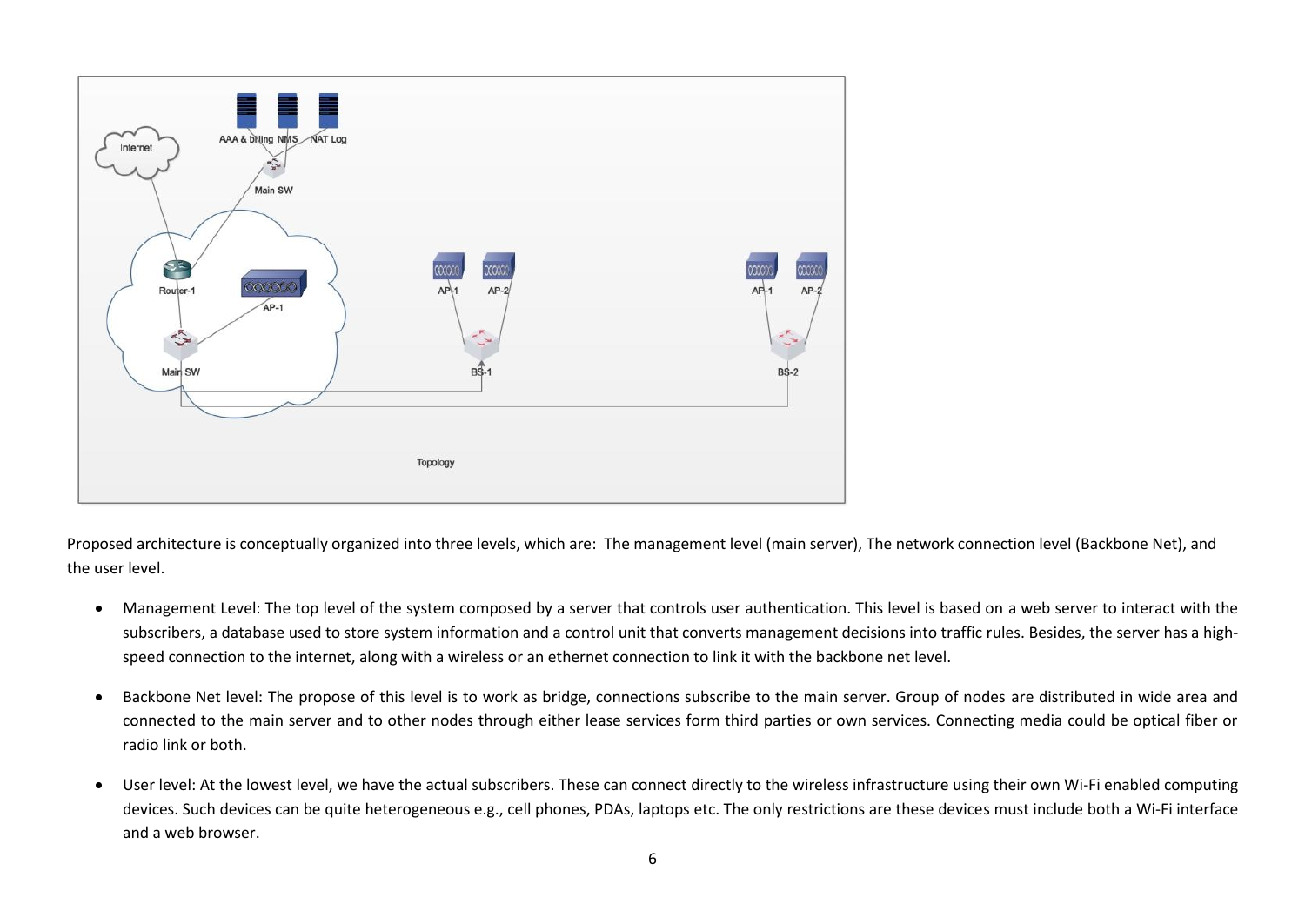The proposed system should interact with clients through Captive Portal technology. When a user first connects to WiFi and opens a web browser, he/she should automatically be redirected to the main page of the portal; this process should be transparent to the user. The server should control user access depending on whether he/she is a register/valid user or not. Depending on the user's access level, different services should be provided.

The first time a user access the system he/she should be asked to register himself/herself with the Captive Portal. After a login process, the user can use any of the freely available internet access or can purchases different package of internet. System should allow each client to choose among multiple connection speeds, making the price variance accordingly.

## **Core Elements**

When an user connects to wireless system, he/she usually does not know any connection information or URL. System should automatically re-direct all the unregistered user access to landing page by typing any URL and trying to access internet. The most appropriate solution for this task is to develop a captive portal.

- Enables Authentication, authorization and accounting (AAA) for tracking user activities on an IP-based network and controlling their access to network resources.
- Required logs, Nat log, browsing information and user identification should be managed as per legal provision of government of Nepal.
- Offers prepaid billing and postpaid billing functions with single invoice facility for multiple services.
- Provides operators and service providers to implement bandwidth restriction based on subscribers and data usage in addition to quotas on individual or shared basis as well on services like video.
- Subscriber management system facilitates service providers to manage unlimited number of users in a dynamic network with user addition/updation/deletion management functions, user migration facilities and user authentication process.
- Offers free access for specific web server.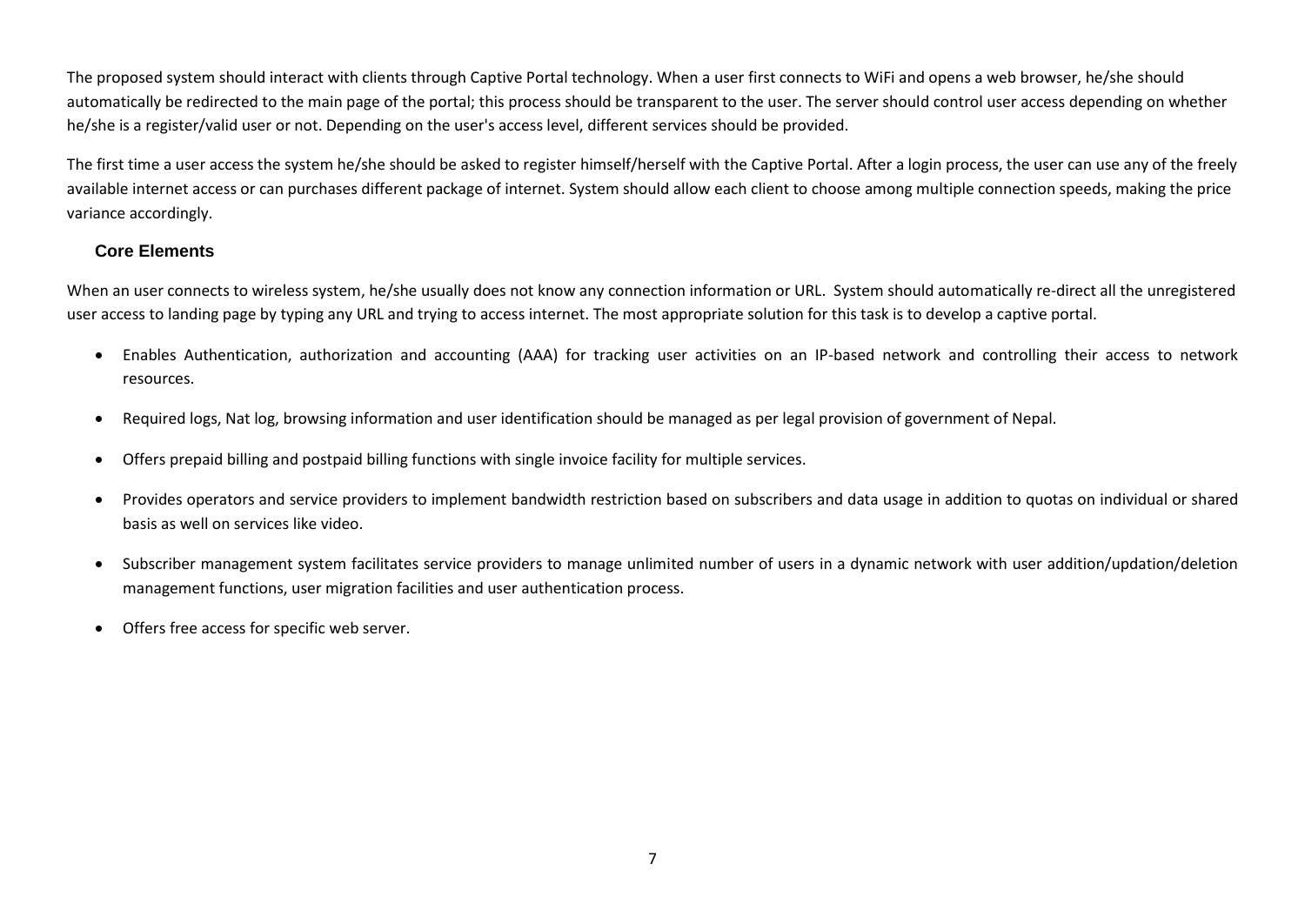## **Technical Specifications**

The problems/limitations that the project faced can be enumerated as follows:

i. Tower

The towers shall be four legged and able to support the loading of the antennas as per the site. It shall be operational and able to withstand the wind velocity corresponding to wind 180 Km/Hr of IS: 875 (Part 3) (1987). All the parts are to be hot dip galvanized as per IS: 4759 (1996). Zinc for galvanizing should conform to IS: 13229- 1991 or IS: 209 (1992).

Tower can be setup Ground Based Towers (GBT), Roof Top Towers (RTT) as per the requirement of site. Other Standard of tower should build as per the government standard.

ii. Server

### **Server AAA billing**

| <b>Features</b>          | <b>Minimum Technical Specification</b>                                                                                                   |
|--------------------------|------------------------------------------------------------------------------------------------------------------------------------------|
| Form Factor              | Rack/Tower                                                                                                                               |
| Processor                | Xeon Processor, Quad Core                                                                                                                |
| Memory                   | 8 GB                                                                                                                                     |
| Storage                  | 1TB SSD                                                                                                                                  |
| Controller               | <b>Internal Raid Controller</b>                                                                                                          |
| Power Supply             | <b>Redundant Power Supplies</b>                                                                                                          |
| <b>USB Ports</b>         | 4                                                                                                                                        |
| <b>Remote Management</b> | Yes                                                                                                                                      |
| Others                   | ECC memory, hot-plug hard drives, hot-plug redundant cooling,<br>hot-plug redundant power, tool-less chassis, support for virtualization |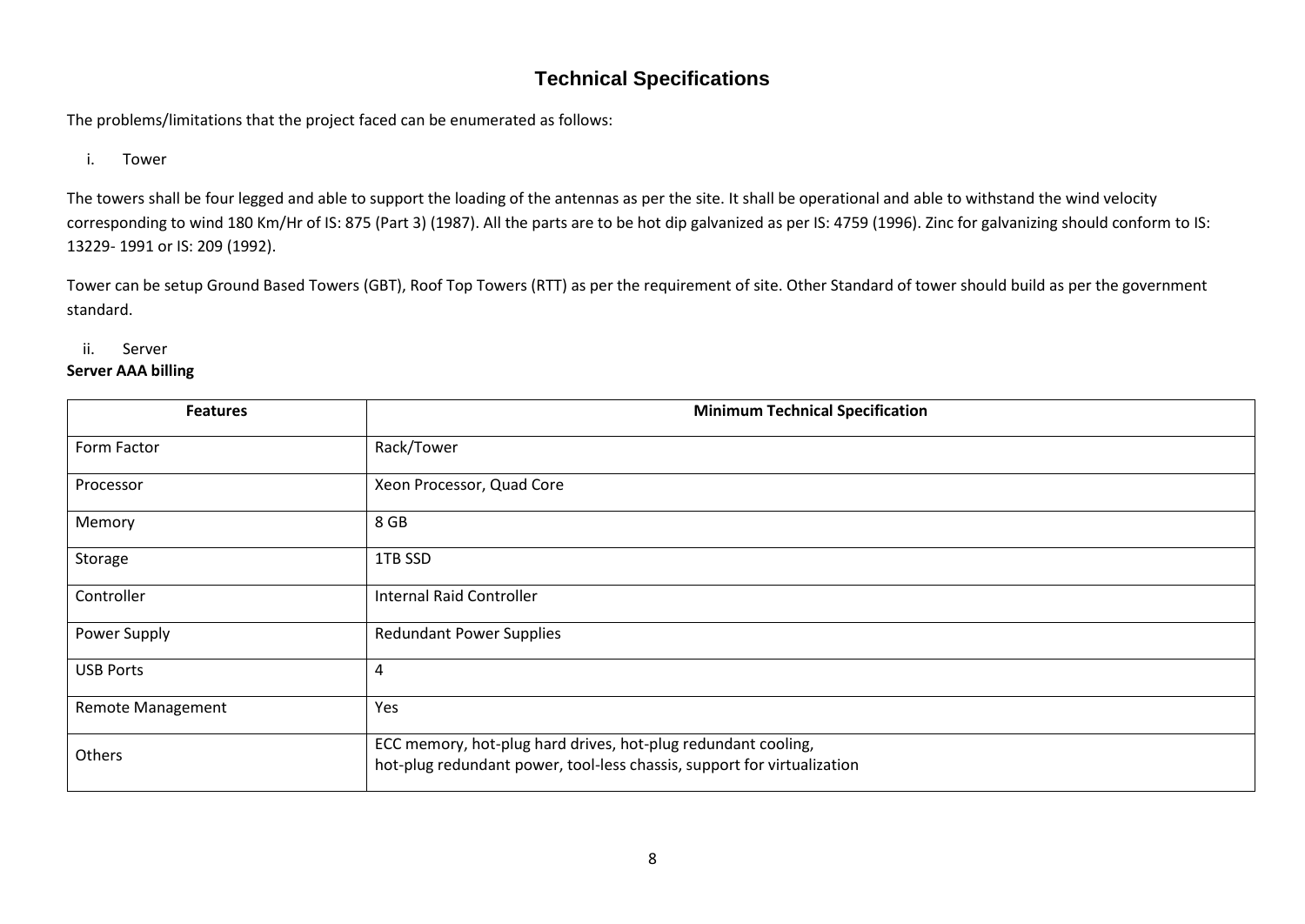#### **NMS Server**

| <b>Features</b>          | <b>Minimum Technical Specification</b>                                                                                                   |
|--------------------------|------------------------------------------------------------------------------------------------------------------------------------------|
| Form Factor              | Rack/Tower                                                                                                                               |
| Processor                | Xeon Processor, Quad Core                                                                                                                |
| Memory                   | 8 GB                                                                                                                                     |
| Storage                  | 1TB SSD                                                                                                                                  |
| Controller               | <b>Internal Raid Controller</b>                                                                                                          |
| Power Supply             | <b>Redundant Power Supplies</b>                                                                                                          |
| <b>USB Ports</b>         | 4                                                                                                                                        |
| <b>Remote Management</b> | Yes                                                                                                                                      |
| Others                   | ECC memory, hot-plug hard drives, hot-plug redundant cooling,<br>hot-plug redundant power, tool-less chassis, support for virtualization |

## **NAT log**

| <b>Features</b> | <b>Minimum Technical Specification</b> |
|-----------------|----------------------------------------|
| Form Factor     | Rack/Tower                             |
| Processor       | Xeon Processor, Quad Core              |
| Memory          | 8 GB                                   |
| Storage         | 6TB SSD                                |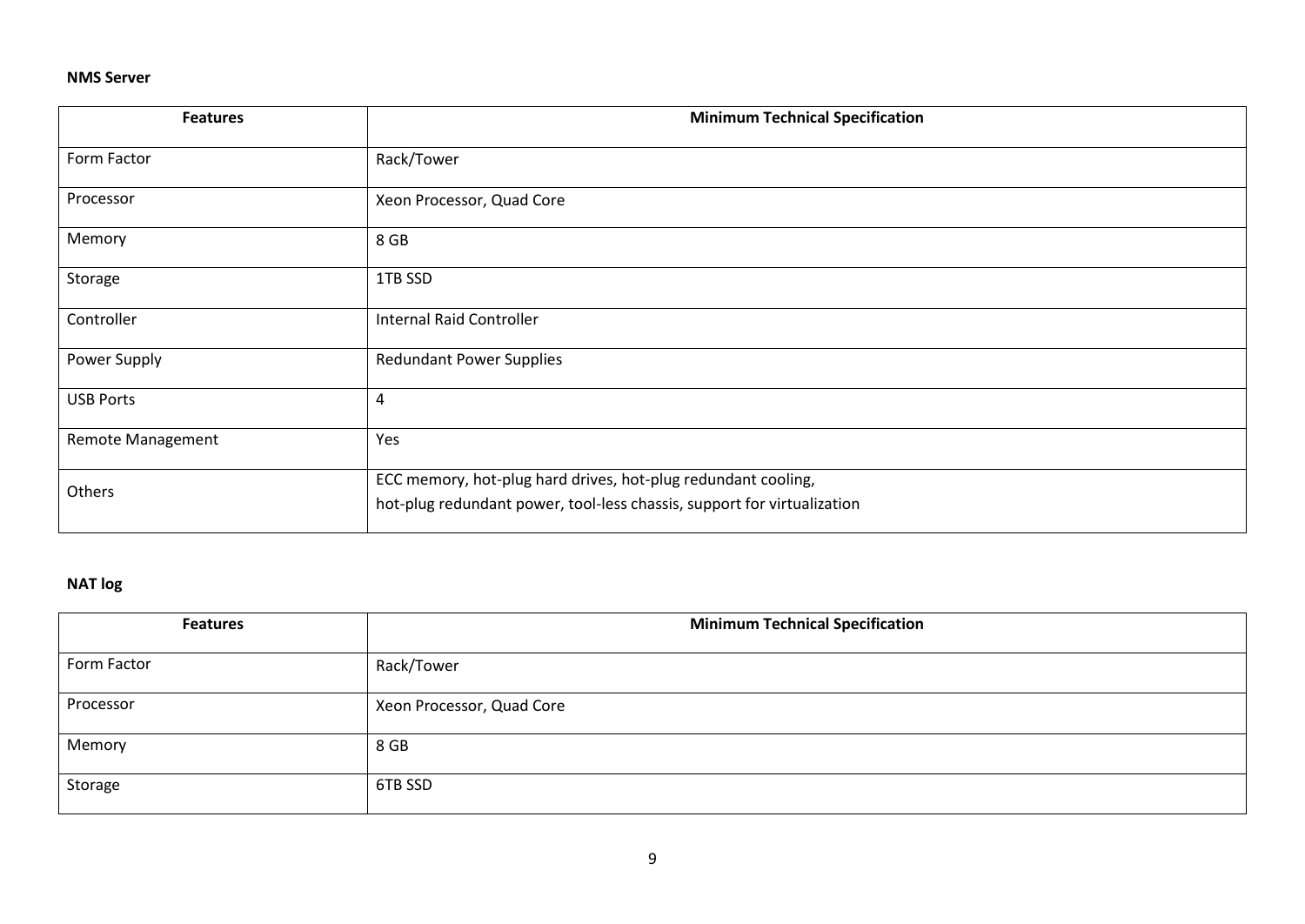| Controller               | Internal Raid controller                                                                                                                 |
|--------------------------|------------------------------------------------------------------------------------------------------------------------------------------|
| Power Supply             | <b>Redundant Power Supplies</b>                                                                                                          |
| <b>USB Ports</b>         | 4                                                                                                                                        |
| <b>Remote Management</b> | Yes                                                                                                                                      |
| Others                   | ECC memory, hot-plug hard drives, hot-plug redundant cooling,<br>hot-plug redundant power, tool-less chassis, support for virtualization |

## iii. Application

| <b>Features</b>             | <b>Minimum Technical Specifications</b> |
|-----------------------------|-----------------------------------------|
| <b>RADIUS Server</b>        | PAP or CHAP support                     |
|                             | Supports MySQL or Oracle Database       |
|                             | Login through mobile app/ web-based     |
| Authentication              | Device based auto-login                 |
|                             | MAC Based Auto Login                    |
| Authorization               | Based on MAC and IP address             |
|                             | Re-Authorization Functionality          |
| Accounting                  | On hours, days, data transfer           |
| <b>Bandwidth Management</b> | <b>Tiered Bandwidth Management</b>      |
|                             | Committed and Burstable Bandwidth       |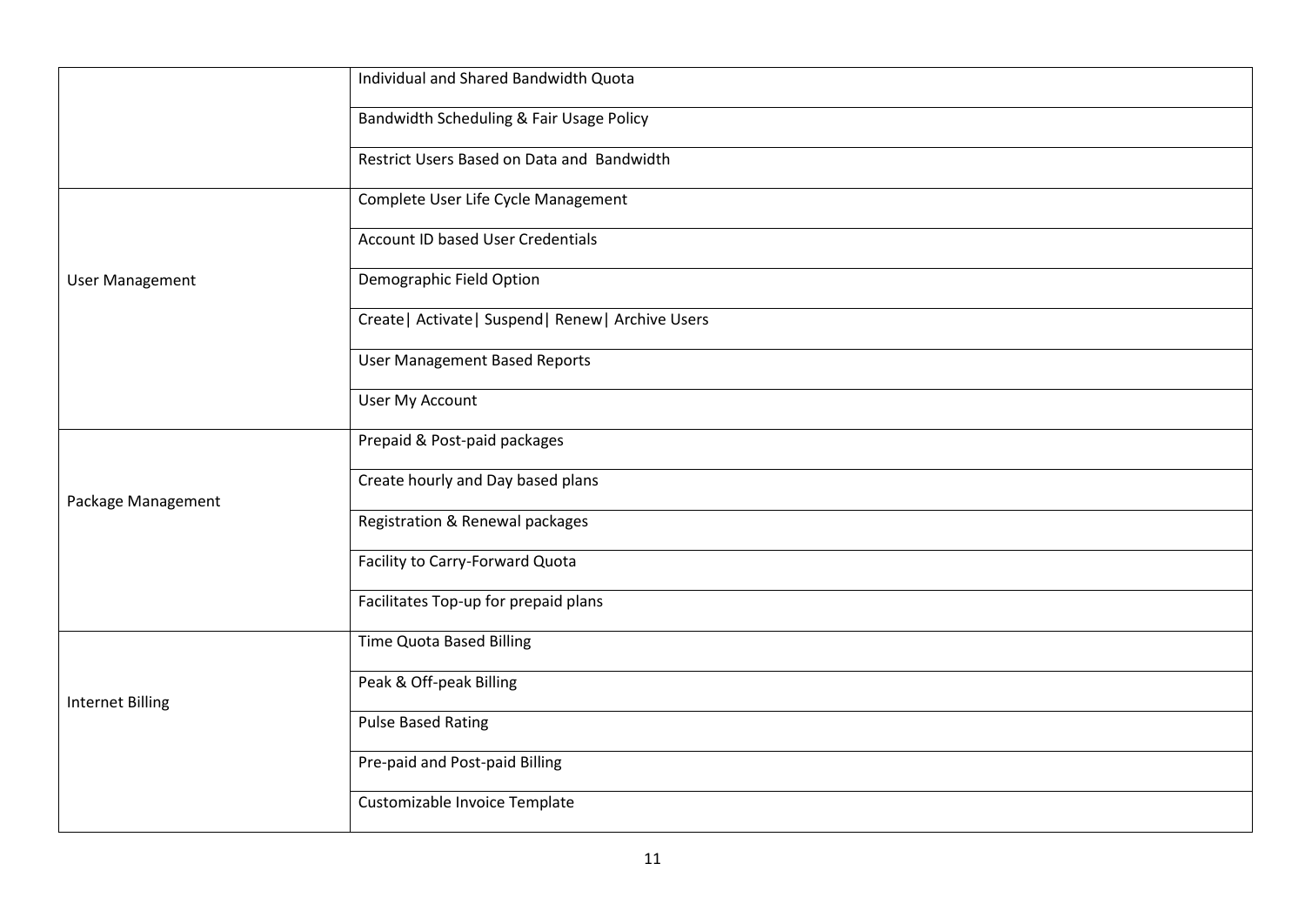|                                    | Tax and Discount Facility                                              |
|------------------------------------|------------------------------------------------------------------------|
|                                    | Branding & Customizable Coupon Templates                               |
|                                    | Create Package & Area wise Coupons                                     |
| <b>Coupon Management</b>           | Facilitates Online Coupon Purchase                                     |
|                                    | Instant coupon generation in printable formats                         |
|                                    | System generated username & passwords                                  |
|                                    | Pin Aging - Coupons with expiry date                                   |
|                                    | Create Customizable Login Pages (HTTP enabled)                         |
|                                    | Device Based Login Pages (Mobile/Laptop)                               |
| <b>Captive Portal Capabilities</b> | Create Page for SMS OTP based login                                    |
|                                    | <b>User Self Registration</b>                                          |
|                                    | Promotions and Branding options                                        |
|                                    | Role Based Multiple Level Administration (ACL) For Admin GUI & Console |
|                                    | <b>Change Password Options</b>                                         |
|                                    | <b>Syslog Configurations</b>                                           |
| Administration                     | Data Backup and Restore                                                |
|                                    | <b>Network Management Options</b>                                      |
|                                    | Multi-functionality Dashboard Facility                                 |
|                                    | Ease of Admin Interface                                                |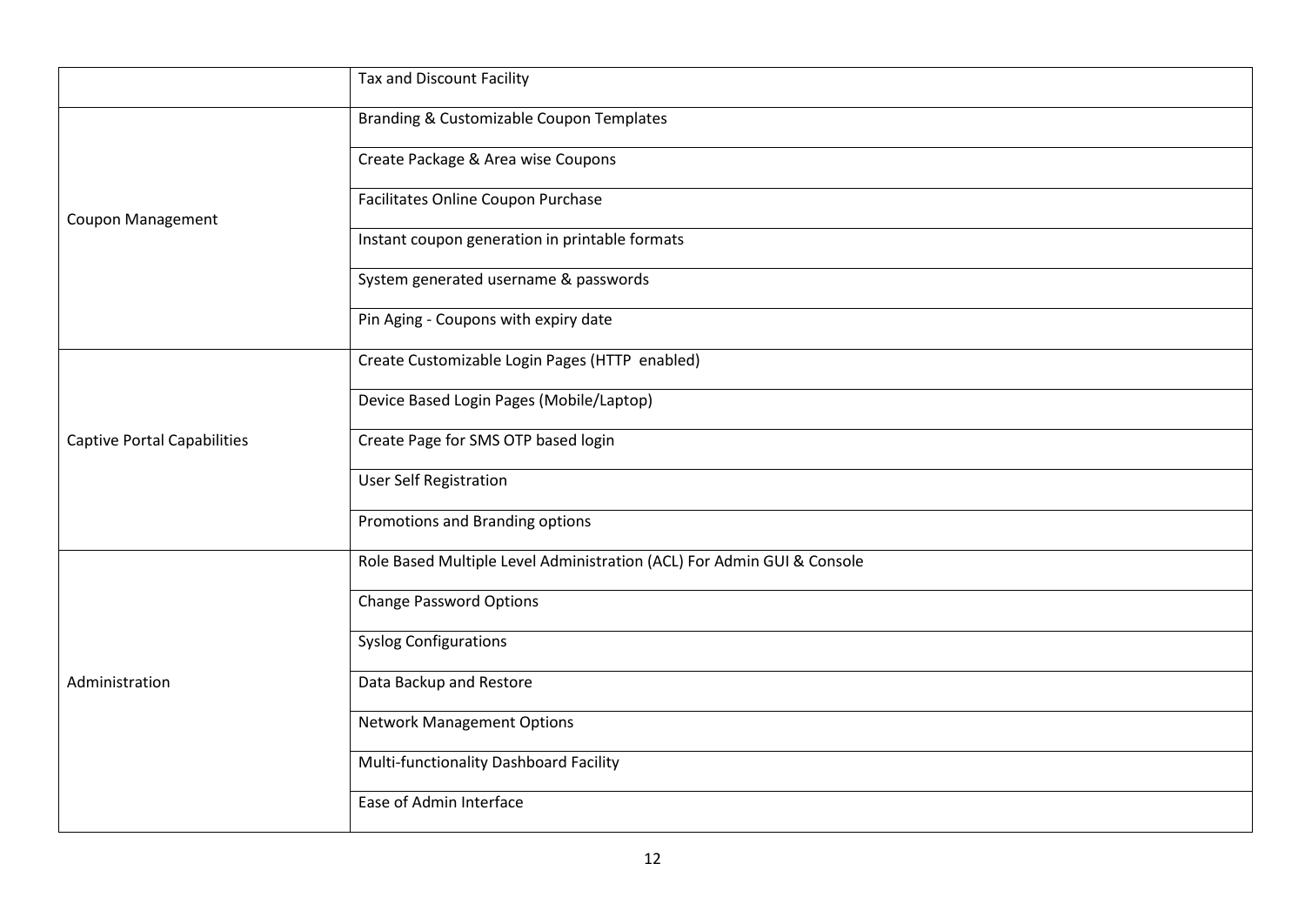|                          | <b>Quick Configuration Options</b>                     |
|--------------------------|--------------------------------------------------------|
|                          | Admin GUI Usage Log - Audit Reports                    |
|                          | Syslog Integration                                     |
| Reporting                | Reports in CSV/ Printable/ Graphical/ PDF              |
|                          | Diagnostic and System Health Check Tools               |
|                          | MIS & BI Reports                                       |
|                          | Create Multiple Area In Network                        |
| Area Management          | Create Single or Multiple Area                         |
|                          | Area Based: Package   Vouchers   Invoice   MIS Reports |
|                          | Area Based Payment Tracking                            |
| Payment Gateway          | <b>Facilitates Online Payment Receivables</b>          |
|                          | Flexible to Integrate with any Payment Gateway         |
|                          | <b>CRM</b> Integration                                 |
| Third Party Integrations | Third Party Access Controller & Authentication System  |
|                          | <b>Attribute Mapping</b>                               |
| Alert Management         | <b>Email Based Alerts</b>                              |
|                          | Event based Customizable Email Templates               |
|                          | Schedule Alerts for Renewal/Package Expiry             |
| <b>SMS Based Alerts</b>  | Click-n-Configure SMS Gateway                          |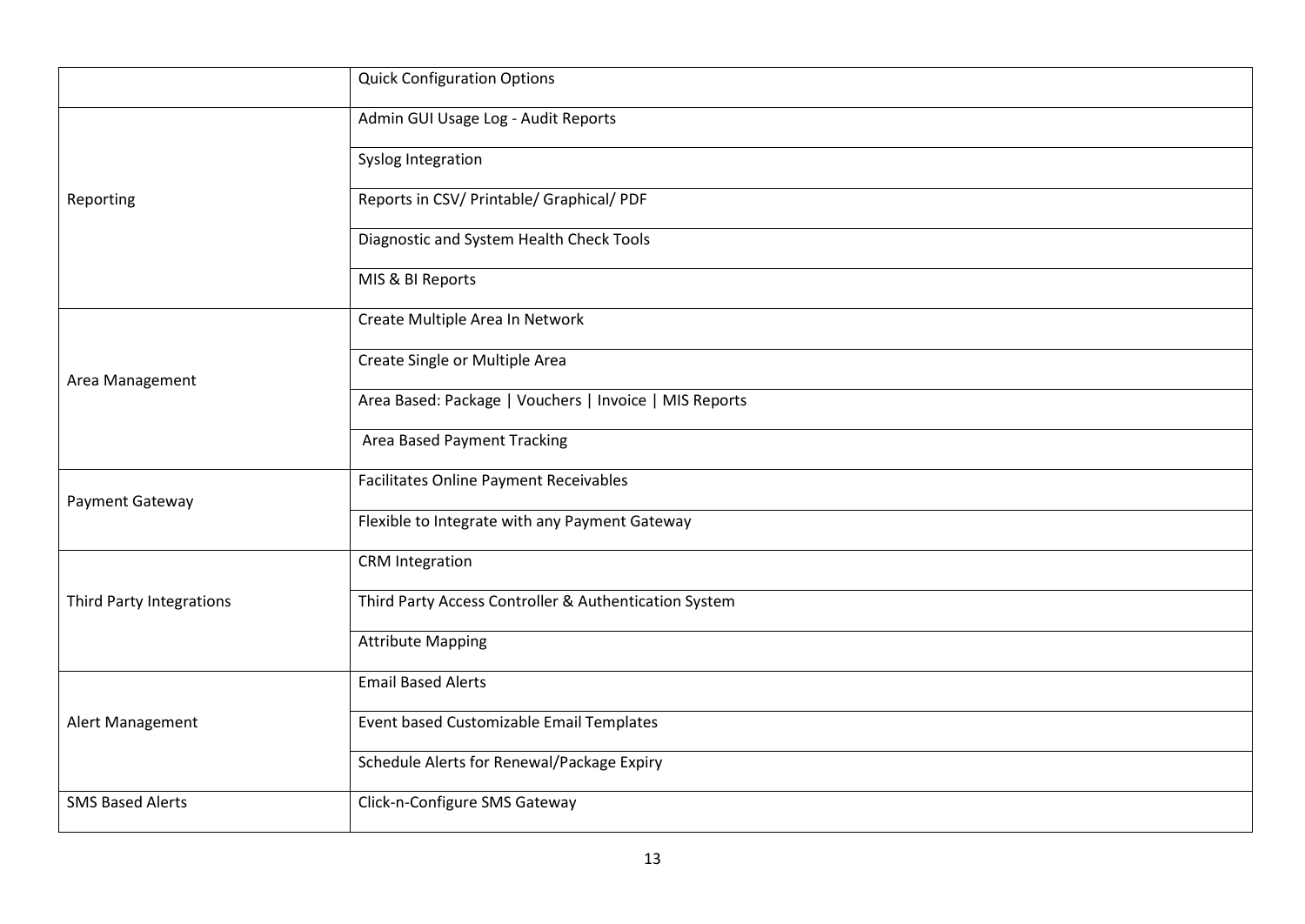|                              | Manage, Try and Create Facility                                   |
|------------------------------|-------------------------------------------------------------------|
|                              | <b>Facilitates Different Message Templates</b>                    |
|                              | Send Message at Different Events & Register/ Renew/ Login/ Logout |
|                              | Offers Complete log of SMS Sent                                   |
|                              | <b>SMPP Support</b>                                               |
|                              | Alert Users in-case of Login/ Logout/ Package Expiry etc.         |
| Pop-up window for Live Users | Pop-up Live Message for Network or Technical Problems             |
|                              | <b>Bill Payment and Promotional Message</b>                       |

## iv. Switch

| <b>Features</b>            | <b>Minimum Technical Specifications</b>                                                            |
|----------------------------|----------------------------------------------------------------------------------------------------|
|                            | 24 RJ-45 Connectors for 10BASE-T/100BASE-TX/1000BASE-T with Minimum 4 SFP Either Combo or separate |
| Ports                      | Auto Medium Dependent Interface (MDI) and MDI Crossover (MDI-X)                                    |
|                            | Auto Negotiate/Manual Setting                                                                      |
| Minimum Switching capacity | 32 Gbps, Nonblocking                                                                               |
| MAC table size(minimum)    | 8000                                                                                               |
| Minimum Number of VLANs    | 256 active VLANs (4096 range)                                                                      |
| Layer 3 options            | <b>Static Routing</b>                                                                              |
|                            | <b>CIDR (Classless Interdomain Routing)</b>                                                        |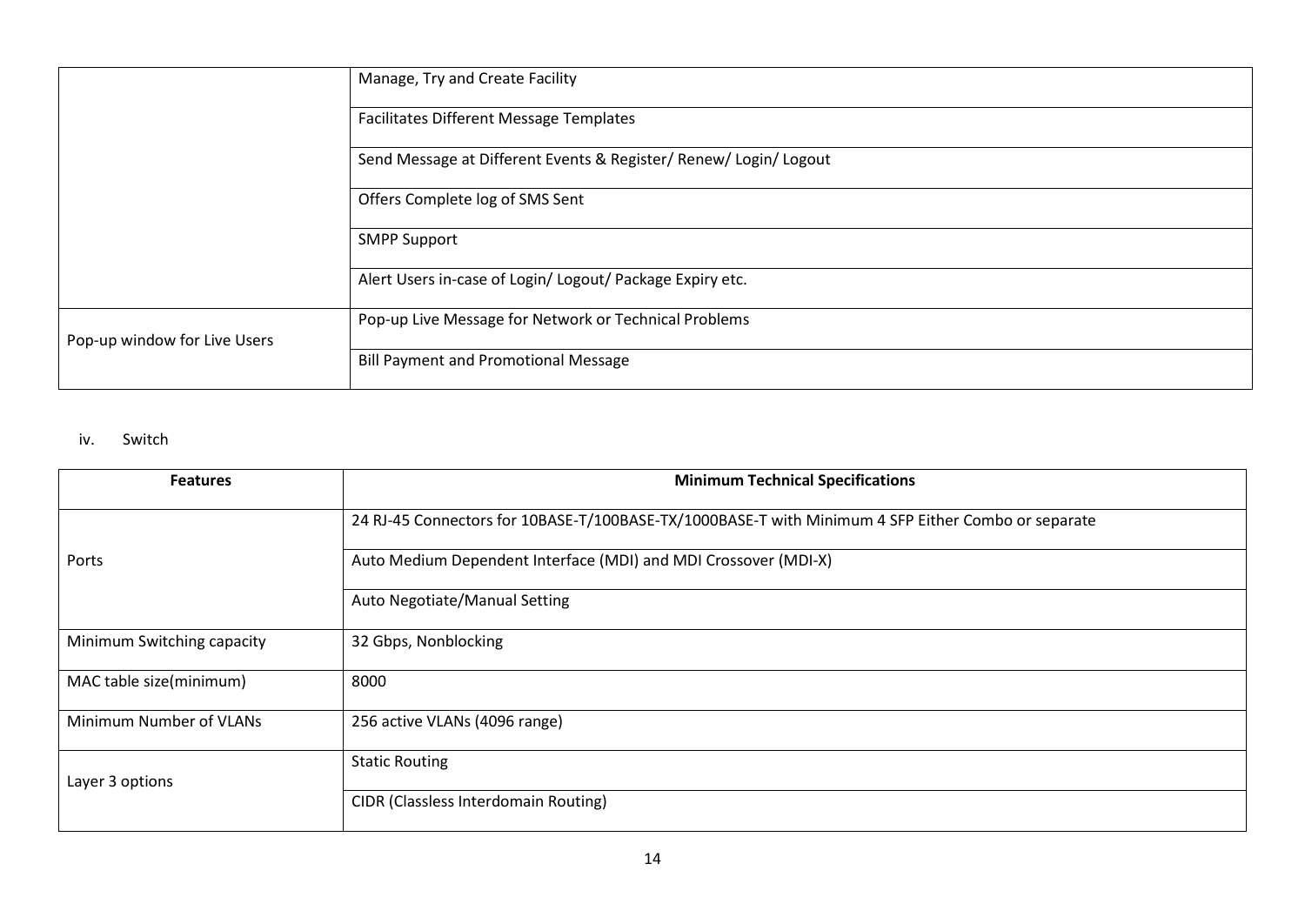|                    | 128 Static Routes                                                                      |  |
|--------------------|----------------------------------------------------------------------------------------|--|
|                    | IPv4                                                                                   |  |
|                    | Forwarding in Silicon Wire-speed Forwarding of Layer 3 Traffic                         |  |
| IPv6               | Dual IPv6/IPv4 Stack                                                                   |  |
| IPv6 ACL           | Drop or Rate Limit IPv6 packets                                                        |  |
| IPv6 QoS           | Prioritize IPv6 packets in hardware                                                    |  |
| Web User Interface | Built-in Web User Interface for Easy Browser-based Configuration (HTTP/HTTPS)          |  |
| SNMP               | SNMP Versions 1, 2c, and 3 with Support for Traps                                      |  |
| Port mirroring     | Traffic on a Port Can be Mirrored to Another Port for Analysis with a Network Analyzer |  |
|                    | Traceroute                                                                             |  |
|                    | Single IP Management                                                                   |  |
|                    | SSL Security for Web User Interface                                                    |  |
| Other management   | <b>SSH</b>                                                                             |  |
|                    | <b>RADIUS</b>                                                                          |  |
|                    | Port Mirroring                                                                         |  |
|                    | <b>TFTP Upgrade</b>                                                                    |  |
|                    | Dynamic Host Configuration Protocol (DHCP) Client                                      |  |
|                    | <b>BOOTP</b>                                                                           |  |
|                    | Simple Network Management Protocol (SNTP)                                              |  |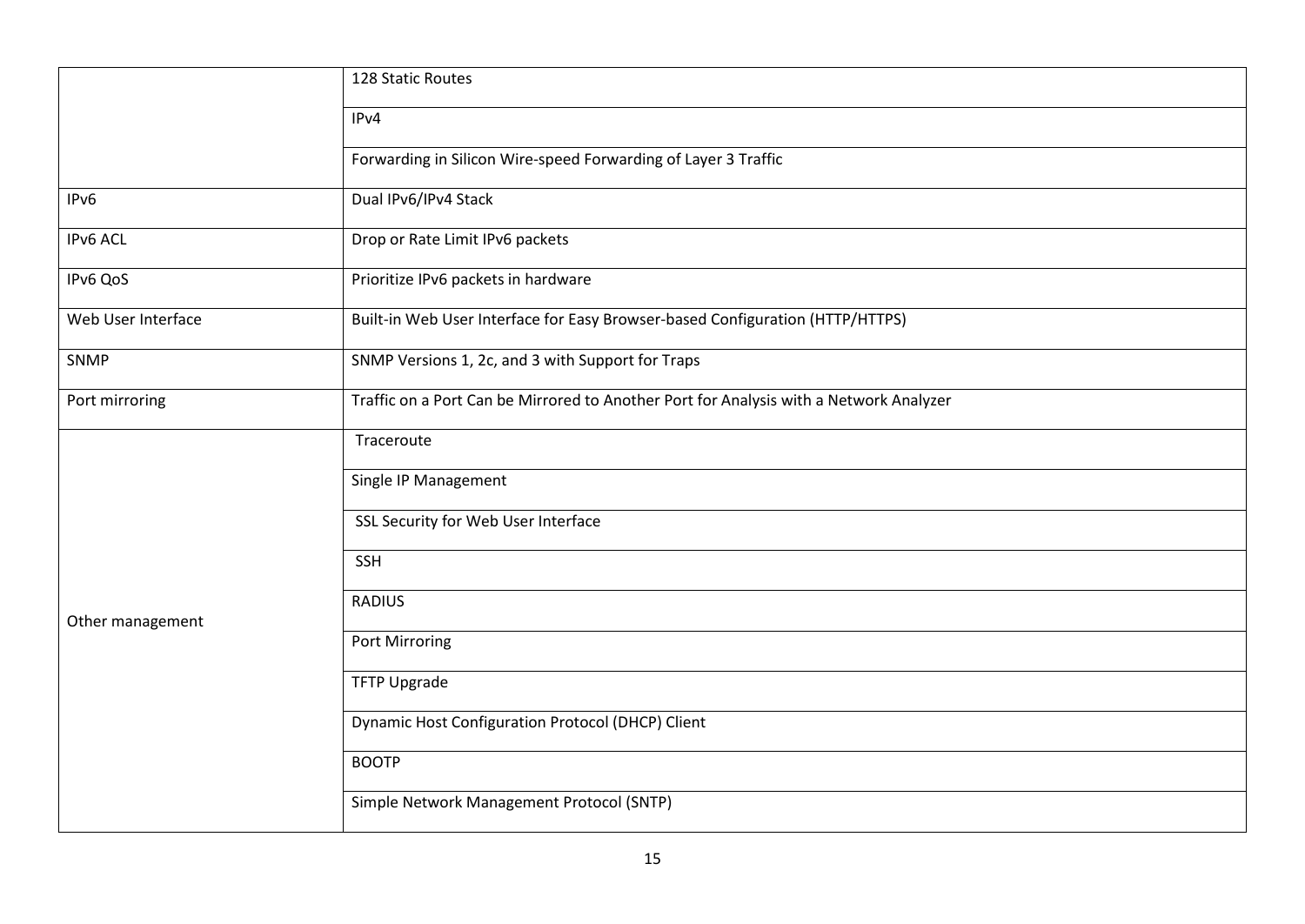|                       | Xmodem upgrade                                                 |
|-----------------------|----------------------------------------------------------------|
|                       | Cable diagnostics                                              |
|                       | Ping                                                           |
|                       | Syslog                                                         |
|                       | Telnet client (SSH secure support)                             |
|                       | 802.1X - RADIUS authentication; MD5 hash                       |
| <b>IEEE 802.1X</b>    | <b>Guest VLAN</b>                                              |
|                       | Single/multiple host mode                                      |
|                       | ACLs - drop or rate limit based on:                            |
|                       | Source and Destination MAC-based<br>$\bullet$                  |
|                       | Source and Destination IP address<br>$\bullet$                 |
|                       | Protocol<br>$\bullet$                                          |
| <b>Access Control</b> | Port<br>$\bullet$                                              |
|                       | <b>VLAN</b>                                                    |
|                       | Differentiated Services Code Point (DSCP)/IP Precedence        |
|                       | TCP/ User Datagram Protocol (UDP) Source and Destination Ports |
|                       | 802.1p Priority                                                |
|                       | <b>Ethernet Type</b>                                           |
|                       | Internet Control Message Protocol (ICMP) Packets               |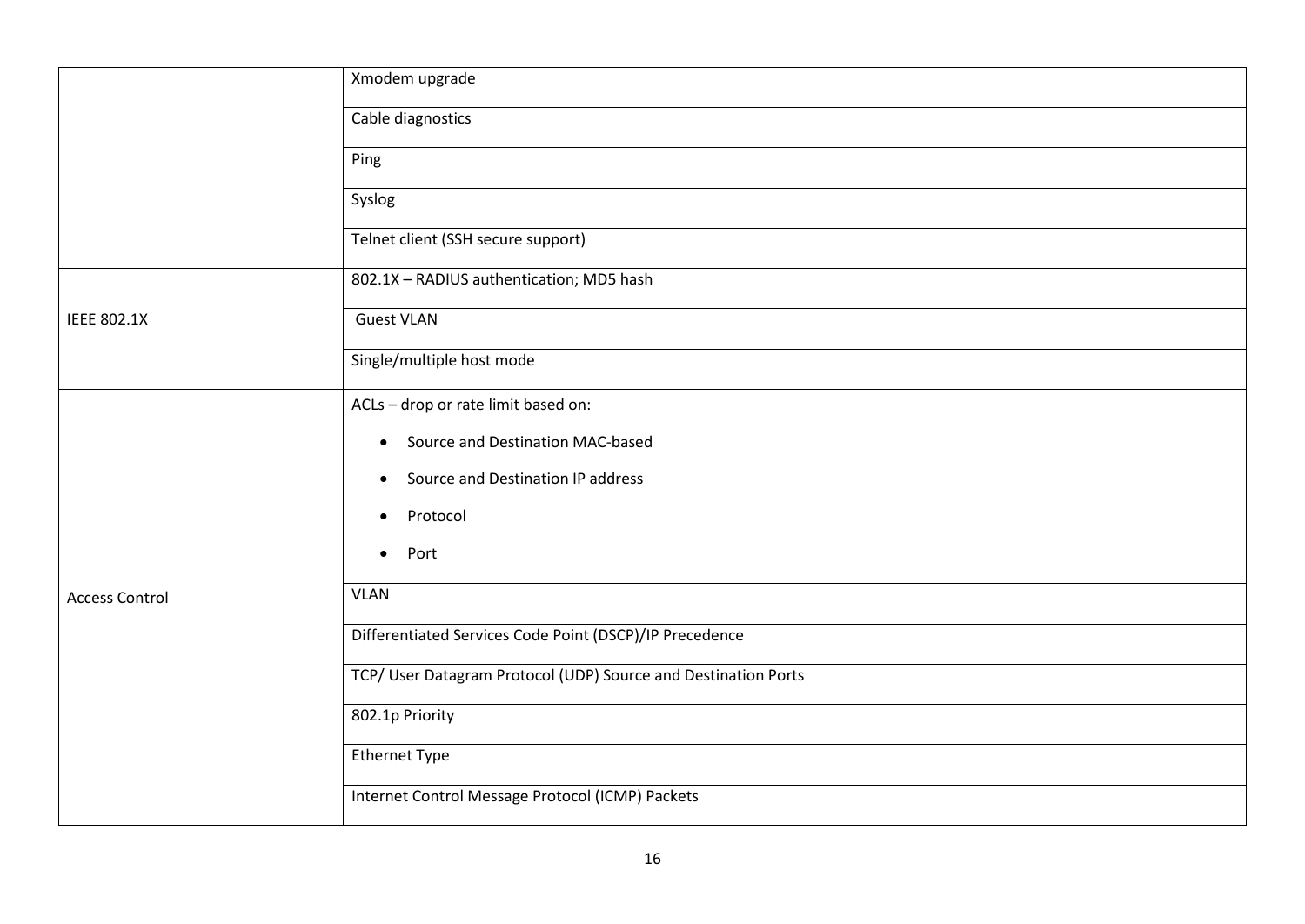|                         | Internet Group Management Protocol (IGMP) Packets                                                |  |
|-------------------------|--------------------------------------------------------------------------------------------------|--|
|                         | Up to 1018 Rules                                                                                 |  |
| Link Aggregation        | Link Aggregation using IEEE 802.3ad LACP                                                         |  |
|                         | Up to 8 ports in up to 8 groups                                                                  |  |
| <b>Storm Control</b>    | <b>Broadcast and Multicast Storm Protection</b>                                                  |  |
| DoS Prevention          | <b>DoS Attack Prevention</b>                                                                     |  |
|                         | IEEE 802.1D Spanning Tree                                                                        |  |
| <b>Spanning Tree</b>    | IEEE 802.1w Rapid Spanning Tree                                                                  |  |
|                         | IEEE 802.1s Multiple Spanning Tree, Fast Linkover                                                |  |
| <b>IGMP Snooping</b>    | IGMP (versions 1 and 2) Snooping Limits Bandwidth-intensive Video Traffic to Only the Requestors |  |
| <b>Priority Levels</b>  | 4 Hardware Queues                                                                                |  |
| Scheduling              | Priority Queuing and Weighted Round-robin (WRR)                                                  |  |
|                         | Port based                                                                                       |  |
| <b>Class of Service</b> | 802.1p VLAN Priority based                                                                       |  |
|                         | IPv4 IP Precedence/ ToS/ DSCP based                                                              |  |
|                         | DiffServ                                                                                         |  |
|                         | <b>Classification and Re-marking ACLs</b>                                                        |  |
| Rate limiting           | Ingress Policer                                                                                  |  |
|                         | <b>Egress Rate Control</b>                                                                       |  |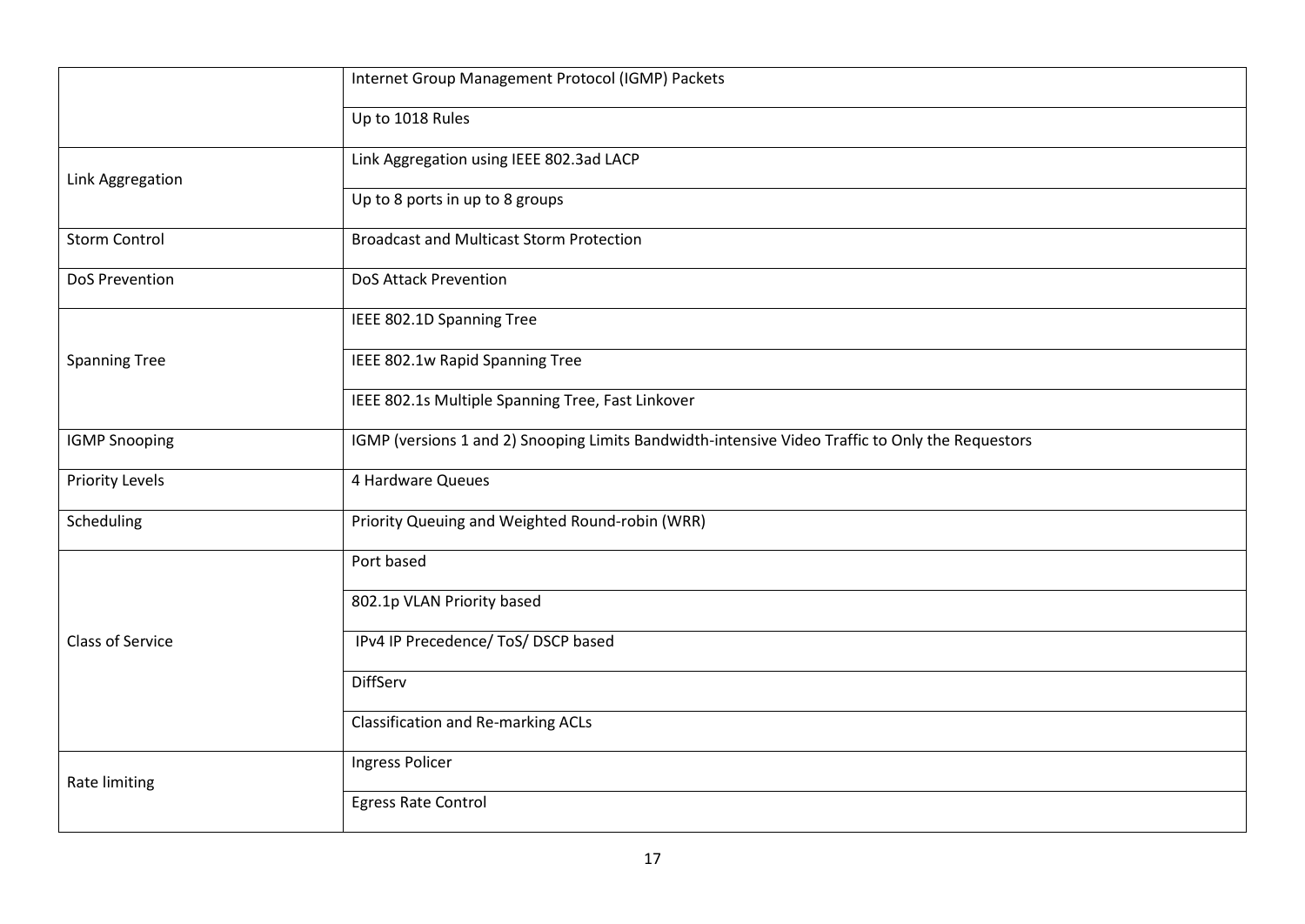| <b>Operating Temperature</b> | 32º to 104ºF (0º to 40ºC)                                             |
|------------------------------|-----------------------------------------------------------------------|
| <b>Storage Temperature</b>   | $-4^{\circ}$ to 158°F (-20° to 70°C)                                  |
| <b>Operating Humidity</b>    | 10% to 90% Relative Humidity, Noncondensing                           |
| <b>Storage Humidity</b>      | 10% to 95% Relative Humidity, Noncondensing                           |
| <b>Acoustic Noise</b>        | 55 dB Max.                                                            |
| Power                        | 100-240V AC, 50-60 Hz; Should be Equipped with Redundant power Supply |
| Warranty                     | At least of one year warranty on hardware                             |

#### v. Router

| <b>Features</b>                           | <b>Minimum Technical Specifications</b> |
|-------------------------------------------|-----------------------------------------|
| Minimum Throughput                        | 500 Mbps                                |
| Minimum WAN or LAN<br>(10/100/1000Mbps)   | 4                                       |
| Minimum DRAM (data plane)                 | 2GB                                     |
| Minimum DRAM (Control/ Services<br>Plane) | 2GB                                     |
| Minimum Flash Memory                      | 1GB                                     |
| Power Supply                              | AC                                      |
| <b>Redundant Power Supply</b>             | Yes                                     |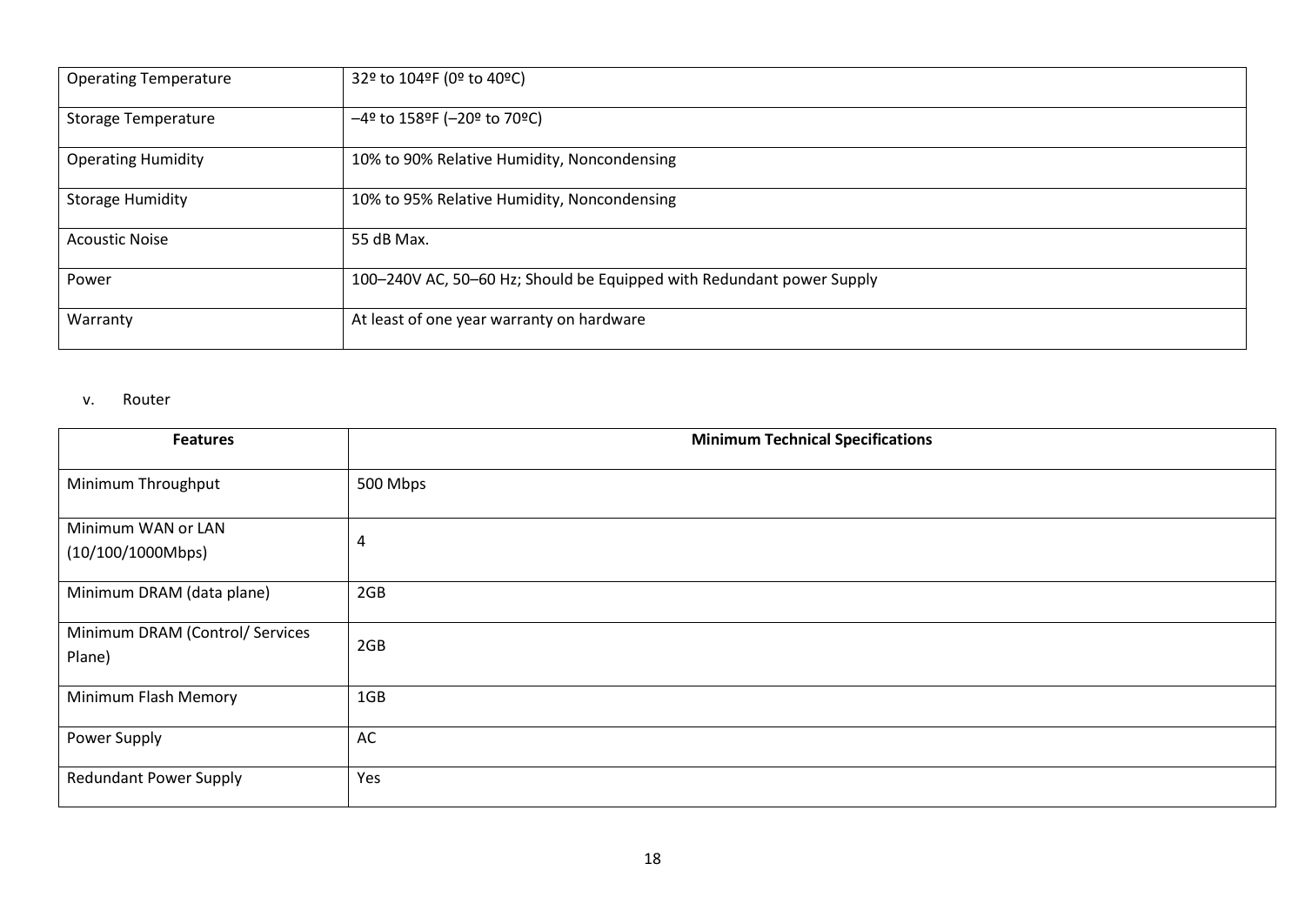| Protocols                 | IPv4, IPv6, static routes, Routing Information Protocol Versions 1 and 2 (RIP and RIPv2), Open Shortest Path First (OSPF), Border<br>Gateway Protocol (BGP), BGP Router Reflector, Intermediate System-to-Intermediate System (IS-IS), Multicast Internet Group<br>Management Protocol Version 3 (IGMPv3), Protocol Independent Multicast Sparse Mode (PIM SM), PIM Source Specific Multicast<br>(SSM), RSVP, IPSLA, Call Home, EEM, IKE, ACL, EVC, DHCP, FR, DNS, LISP, OTV[6], HSRP, RADIUS, AAA, AVC, Distance Vector<br>Multicast Routing Protocol (DVMRP), IPv4-to-IPv6 Multicast, MPLS, Layer 2 and Layer 3 VPN, IP sec, Layer 2 Tunneling Protocol<br>Version 3 (L2TPv3), Bidirectional Forwarding Detection (BFD), IEEE802.1ag, and IEEE 802.3ah |
|---------------------------|----------------------------------------------------------------------------------------------------------------------------------------------------------------------------------------------------------------------------------------------------------------------------------------------------------------------------------------------------------------------------------------------------------------------------------------------------------------------------------------------------------------------------------------------------------------------------------------------------------------------------------------------------------------------------------------------------------------------------------------------------------|
| Encapsulations            | Generic routing encapsulation (GRE), Ethernet,<br>802.1q VLAN, Point-to-Point Protocol (PPP) and PPP over Ethernet (PPPoE)                                                                                                                                                                                                                                                                                                                                                                                                                                                                                                                                                                                                                               |
| <b>Traffic Management</b> | QoS, Class-Based Weighted Fair Queuing (CBWFQ), Weighted Random Early Detection (WRED), Hierarchical QoS, Policy-Based<br>Routing (PBR), Performance Routing, and NBAR.                                                                                                                                                                                                                                                                                                                                                                                                                                                                                                                                                                                  |
| Cryptographic Algorithms  | Encryption: DES, 3DES, AES-128 or AES-256 (in CBC and GCM modes); Authentication: RSA (748/1024/2048 bit), ECDSA (256/384<br>bit); Integrity: MD5, SHA, SHA-256, SHA-384, SHA-512                                                                                                                                                                                                                                                                                                                                                                                                                                                                                                                                                                        |
| Warranty                  | At least of one year warranty on hardware                                                                                                                                                                                                                                                                                                                                                                                                                                                                                                                                                                                                                                                                                                                |

## vi. Ethernet Cable

Ethernet cable sould be as per ANSI/TIA-568A/ TIA-568A Category 6 specification

vii. Optical Fiber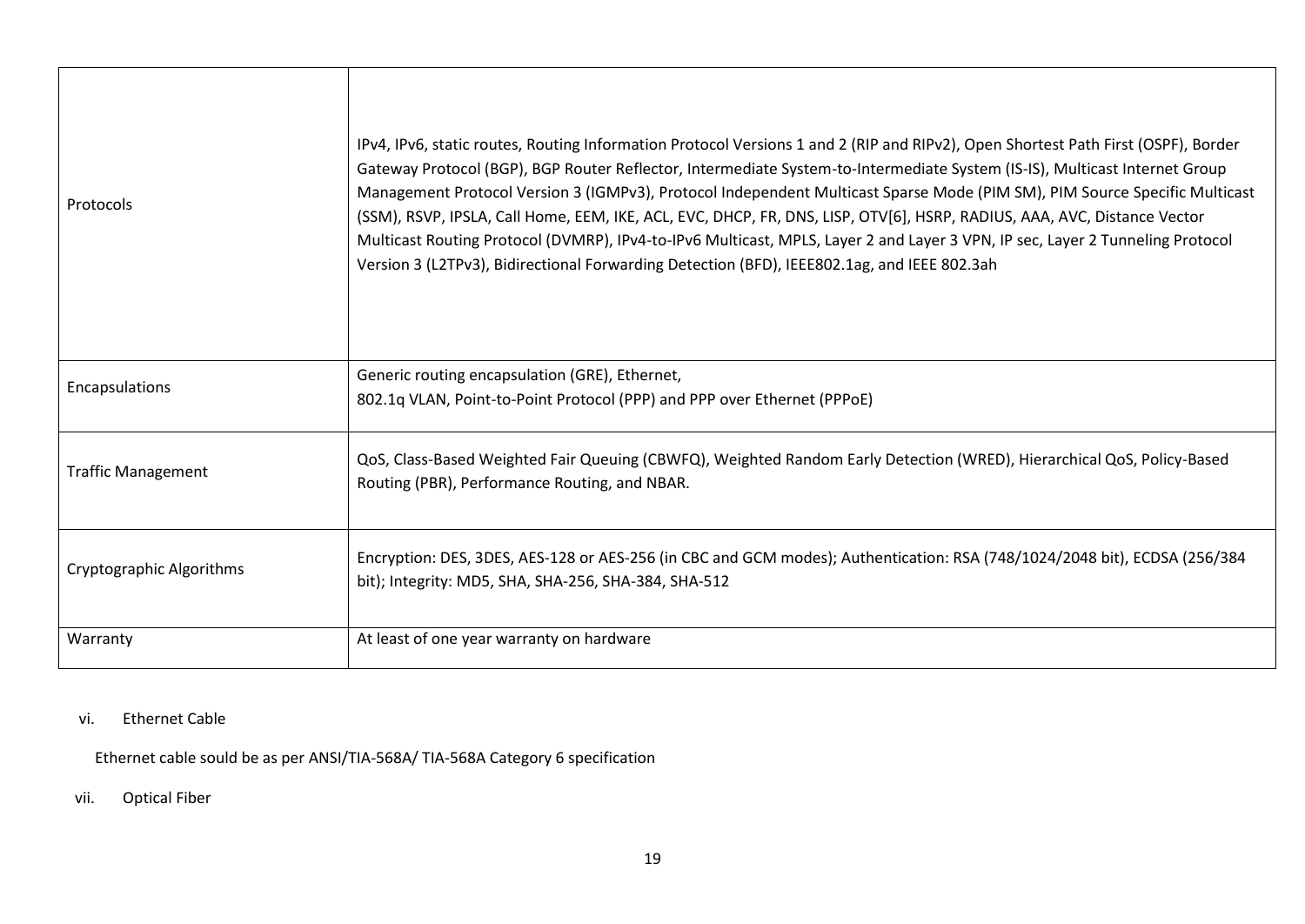Fibers inside the cable must not contain any factory splices. Further, fibers of different manufacturers must not be used in the same cable. The fiber coating shall be strippable for splicing and termination.

| <b>Features</b>                                 | <b>Minimum Technical Specification</b>               |
|-------------------------------------------------|------------------------------------------------------|
| Mode Field Diameter (µm) at 1310 nm             | 9~10 ± 10 % (ITU-T rec.G652D)                        |
| Cladding Diameter (µm)                          | $125 \pm 1$                                          |
| Maximum Core Concentricity Error (µm)           | 0.6                                                  |
| Coating Diameter (µm)                           | $245 \pm 5$                                          |
| <b>Maximum Cladding Non-circularity</b>         | 1%                                                   |
| Maximum Cut-off Wavelength (nm)                 | 1260                                                 |
| Maximum Chromatic Dispersion at 1310 nm         | 3.5 ps/nm.km                                         |
| Maximum attenuation range dB/km at 1310/1550 nm | 0.36/0.22                                            |
|                                                 | @ 1310 nm (75 ± 2 mm dia Mandrel),                   |
|                                                 | 100 turns; Attenuation Rise ≤ 0.05 dB                |
| Macro bend Loss                                 |                                                      |
|                                                 | @ 1550 nm (30±1 mm radius Mandrel),                  |
|                                                 | 100 turns; Attenuation Rise ≤ 0.05 dB                |
| Zero Dispersion Slope                           | $\leq$ 0.092 ps/nm <sup>2</sup> × km Polarization    |
| Mode Dispersion Coefficient                     | $\leq$ 0.2 ps/km <sup><math>\frac{1}{2}</math></sup> |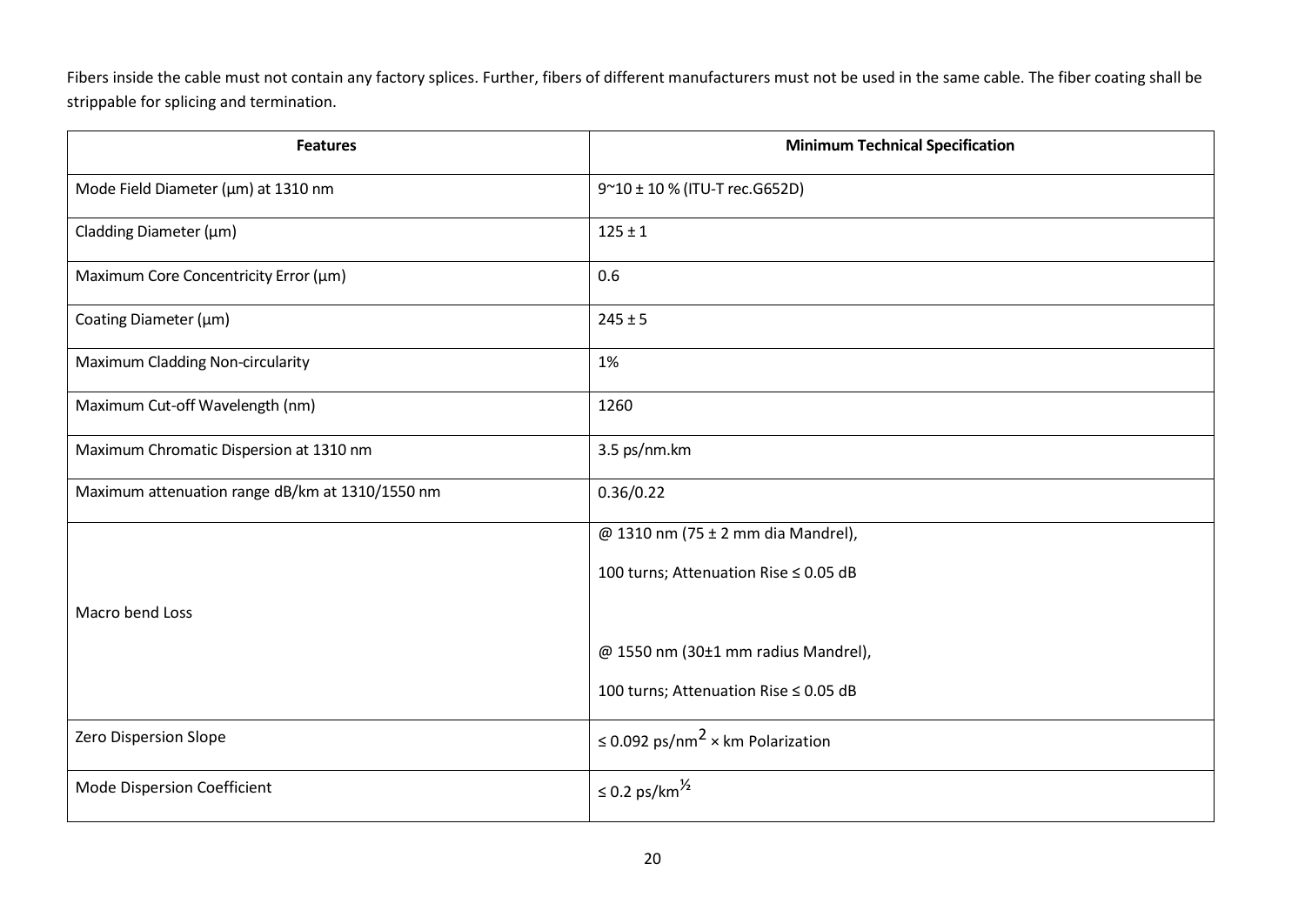| Standards | <b>ITU-T G.652</b>                                                                                                                    |
|-----------|---------------------------------------------------------------------------------------------------------------------------------------|
| Others    | The loss increase of 100 turns of fiber, loosely wound with a 37.5 mm radius shall be less<br>than 0.05 dB at wavelengths of 1310 nm. |

#### viii. Rack

| <b>Features</b> | <b>Minimum Technical Specification</b>            |
|-----------------|---------------------------------------------------|
| Power Socket    | Inclusive of Power Socket                         |
| Fan             | Inclusive of Fan                                  |
| Mount           | <b>Standing Rack or Easy Wall Mount Provision</b> |
| Warranty        | One Year on Both Parts and Service                |

### ix. Access Point

| <b>Features</b>        | <b>Minimum Technical Specification</b>                                                              |
|------------------------|-----------------------------------------------------------------------------------------------------|
| Standards              | IEEE 802.11a/b/g/n/ac/wave-2<br>Modulation: BPSK, QPSK, CCK, 16/64/256-QAM Radio modes : DSSS, OFDM |
|                        | 2.400 to 2.2484 GHz, 5.725 to 5.850 GHz                                                             |
| <b>Frequency Bands</b> | (Country-specific limits apply, some bands require DFS)                                             |
|                        | (As provisioned by NTA)                                                                             |
| MIMO, Streams          | $2x2:2$ MIMO                                                                                        |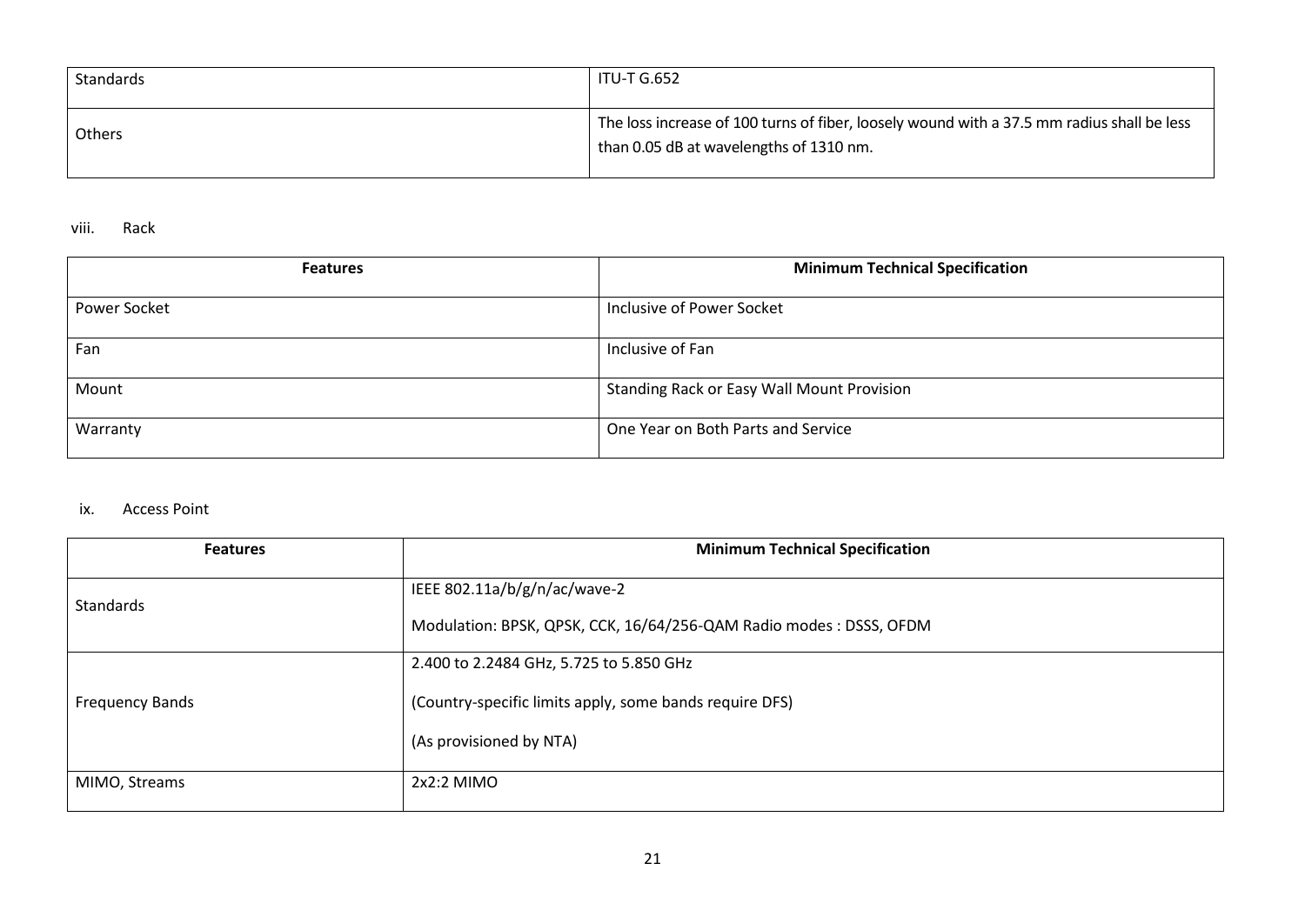| Channel Width                 | 20MHz, 40MHz, 80MHz                                                                                                   |
|-------------------------------|-----------------------------------------------------------------------------------------------------------------------|
| <b>Minimum Transmit Power</b> | 2.4GHz: 25dBm 5GHz: 28dBm                                                                                             |
| Minimum Antenna Gain          | 2.4GHz: 8dBi 5GHz: 8dBi                                                                                               |
| <b>Ethernet Ports</b>         | Two auto-sensing auto MDIX                                                                                            |
|                               | Gigabit Ethernet (10/100/1000 Mbps) RJ45 Ports                                                                        |
|                               | Maximum ratio combining (MRC)                                                                                         |
| <b>Radio Features</b>         | Cyclic delay/shift diversity (CDD/CSD) Space-time blocking coding (STBC); Low-density parity check (LDPC) Packet      |
|                               | Aggregation: A-MPDU, A-MSDU                                                                                           |
| Wi-Fi Alliance                | Wi-Fi certified a, b, g, n, ac                                                                                        |
|                               | WPA2 - Enterprise, Personal WMM, Passpoint                                                                            |
| <b>Environment Rating</b>     | <b>IP67</b>                                                                                                           |
| Power Supply                  | 802.3af PoE Injector or PoE switch. 802.3at or PoE+ if using PoE-Out Aux port                                         |
| <b>Operating Temperature</b>  | -30°C to +60°C (-22°F to +140°F)                                                                                      |
| <b>Operating Humidity</b>     | Up to 95% Non-condensing                                                                                              |
| <b>Management Modes</b>       | Standalone with AP GUI (http/https), CLI (Telnet/SSH)                                                                 |
| <b>Wireless Security</b>      | WPA-TKIP, WPA2-AES, 802.11i WPA-PSK, WPA2-PSK, WPA2-Enterprise 802.1x Authentication with Various EAP                 |
|                               | Types (EAP-TLS, EAP-TTLS/MSCHAPv2, PEAPv0/EAPMSCHAPv2, PEAPv1/EAP-GTC, EAP-SIM, EAPAKA, EAP-AKA', EAP-<br><b>FAST</b> |
|                               |                                                                                                                       |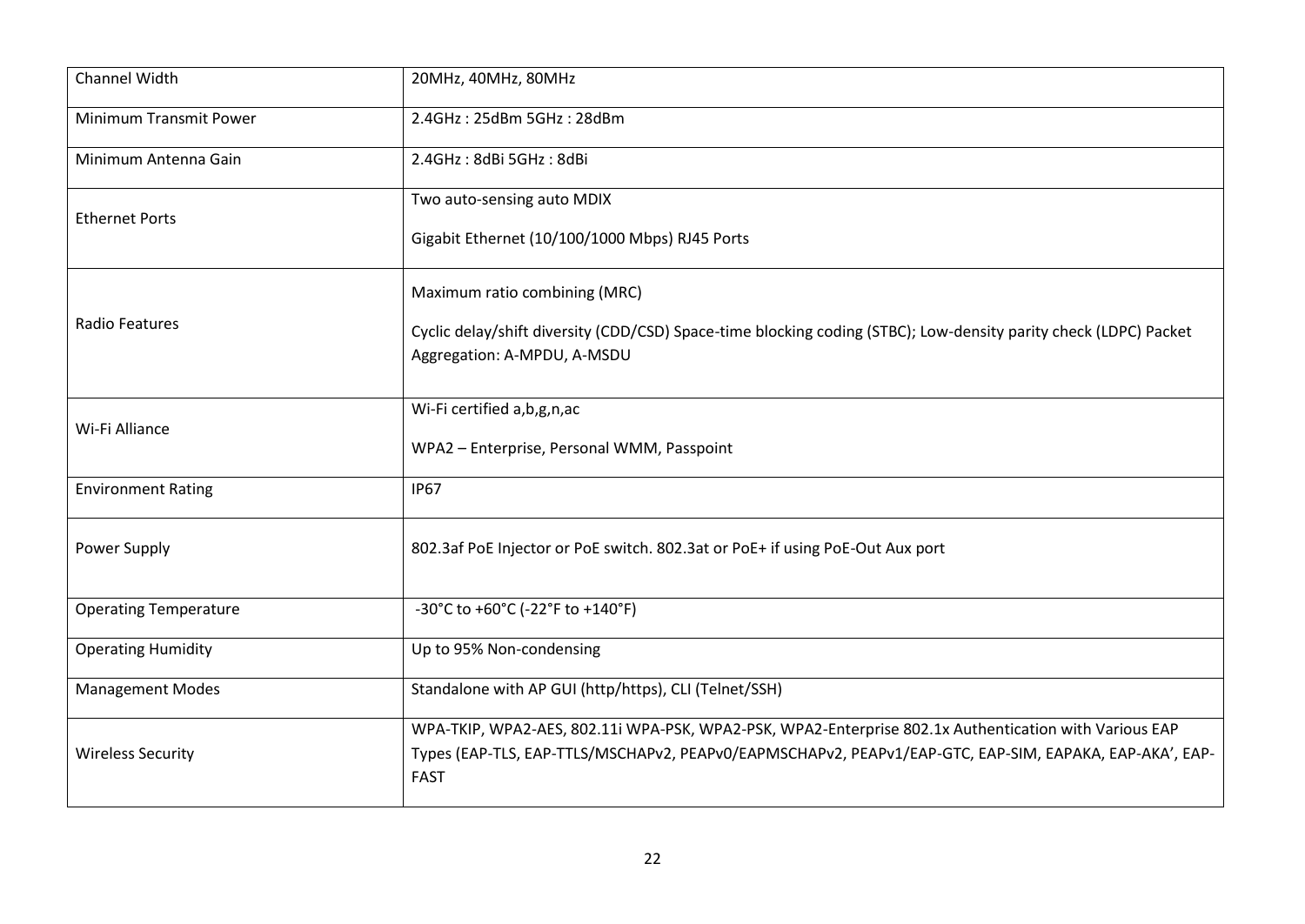| <b>RF Management</b>               | AutoRF Automatically Manages Channel and Power                                                                |
|------------------------------------|---------------------------------------------------------------------------------------------------------------|
|                                    | WLAN Controller Portal Integrates with 3rd Party Guest Access Portals                                         |
| <b>Guest Access Captive Portal</b> | Built-in Portal on AP LDAP & RADIUS authentication Walled Garden with DNS Whitelist Wireless as well as Wired |
|                                    | Devices Supported                                                                                             |
| <b>Rate Limiting</b>               | Per-client, Per-WLAN Static and Dynamic Rate Limiting                                                         |
| Airtime Mgmt                       | Airtime Fairness, Band Steering, Band Balancing                                                               |
| <b>AAA Support</b>                 | RADIUS Authentication, Accounting, Dynamic Authorization (CoA, DM). Server Failover, Load-balancing           |
| QoS                                | 802.11e/WMM QoS. DSCP/ToS Mapping                                                                             |
| Ethernet (L2) Services             | 802.1p/802.q, VLAN per SSID LLDP. IGMP Snooping (v1/v2/v3)                                                    |
| Mesh                               | WDS Mesh with Single and Multiple Radio Hops                                                                  |
| <b>Network Services</b>            | NAT, DHCP Server                                                                                              |
| Warranty                           | At least of one year in hardware and software                                                                 |

## x. Solar PV

| <b>Features</b>                    | <b>Minimum Technical Specification</b> |
|------------------------------------|----------------------------------------|
| Cell type                          | Mono or Poly Crystalline               |
| Performance Guarantee (First Year) | $\geq$ 97% of Standard Test Condition  |
| Performance Guarantee (10 Years)   | ≥ 90% of Standard Test Condition       |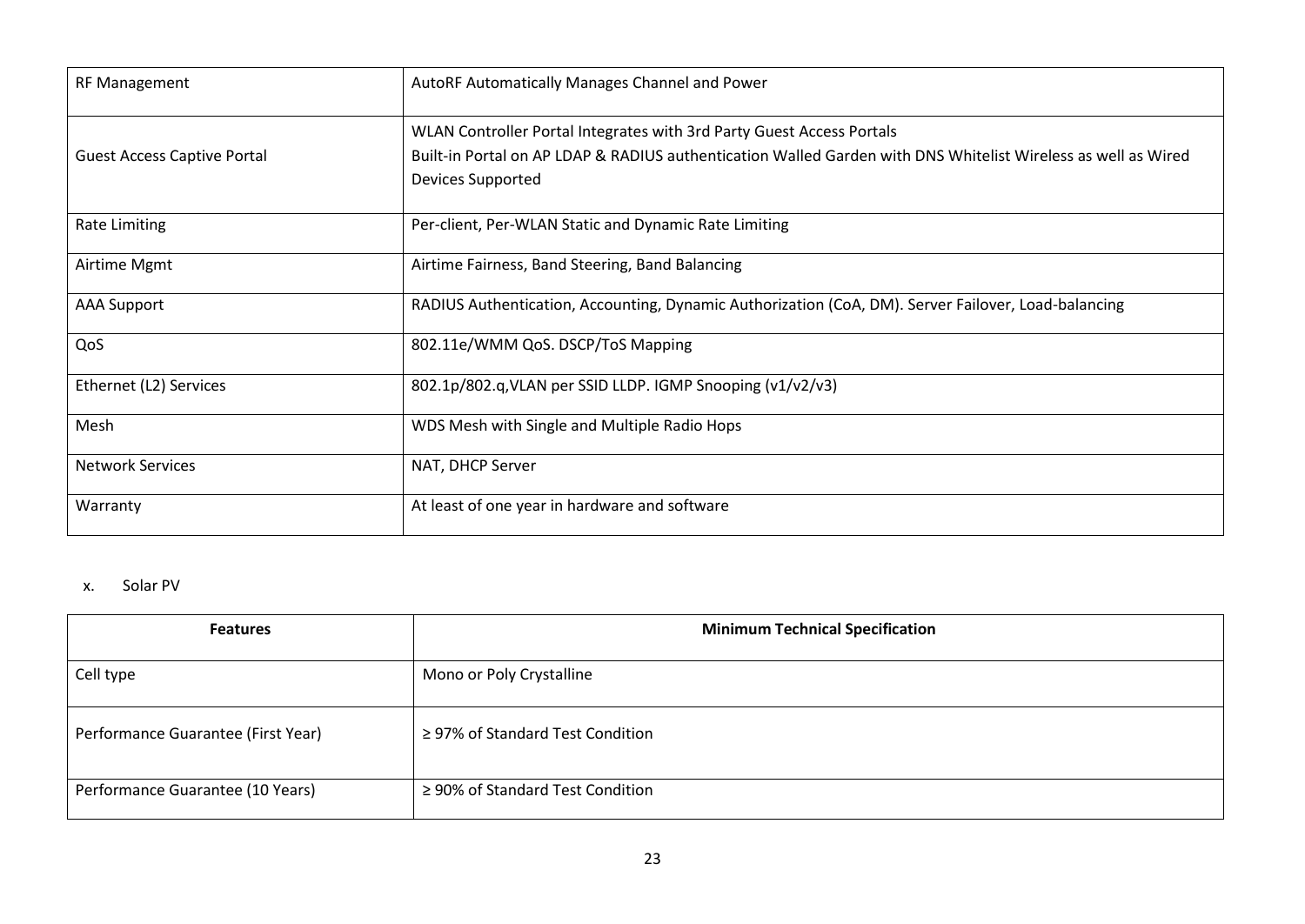| Others   | The Mounting Structure must be made of Almunium Light-weight rust-proof sections/ angles/ channels |
|----------|----------------------------------------------------------------------------------------------------|
| Warranty | At lest of five years of warranty                                                                  |

## xi. UPS

| <b>Features</b>                  | <b>Minimum Technical Specification</b>    |
|----------------------------------|-------------------------------------------|
| AC Voltage Output                | Pure Sine wave 220VAC                     |
| <b>Output Voltage Regulation</b> | 220V+/-2%                                 |
| AC Input Voltage Range           | $170V \approx 260V$                       |
| AC Input Frequency Range         | $50Hz+/- 1Hz$                             |
| Warranty                         | At Least of One Year Replacement Warranty |

## xii. Battery

| <b>Features</b>              | <b>Minimum Technical Specification</b>                          |
|------------------------------|-----------------------------------------------------------------|
| <b>Battery Type</b>          | Gel                                                             |
| <b>Battery Voltage</b>       | 12 Volt Cell                                                    |
| Cycle Life at 25°C           | 1200 cycles @ 80% and 5000 cycle @ 20% Depth of Discharge (DoD) |
| Self-discharge               | <3% per Month at 25°C                                           |
| <b>Operating Temperature</b> | -10°C to 45°C with Temperature Coefficient Data                 |